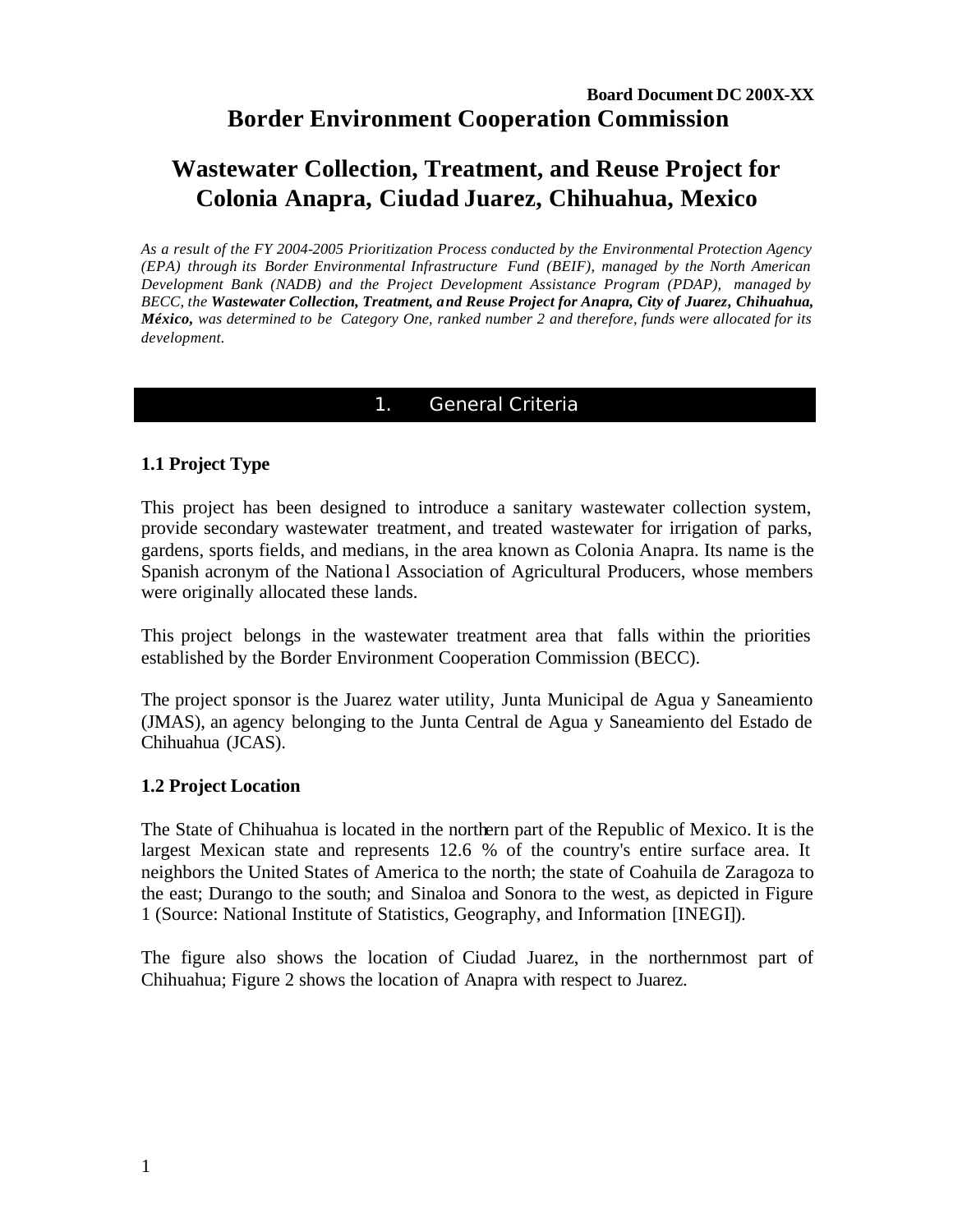

Figure 1. State of Chihuahua and location of Ciudad Juarez.

Figure 2. Location of Anapra

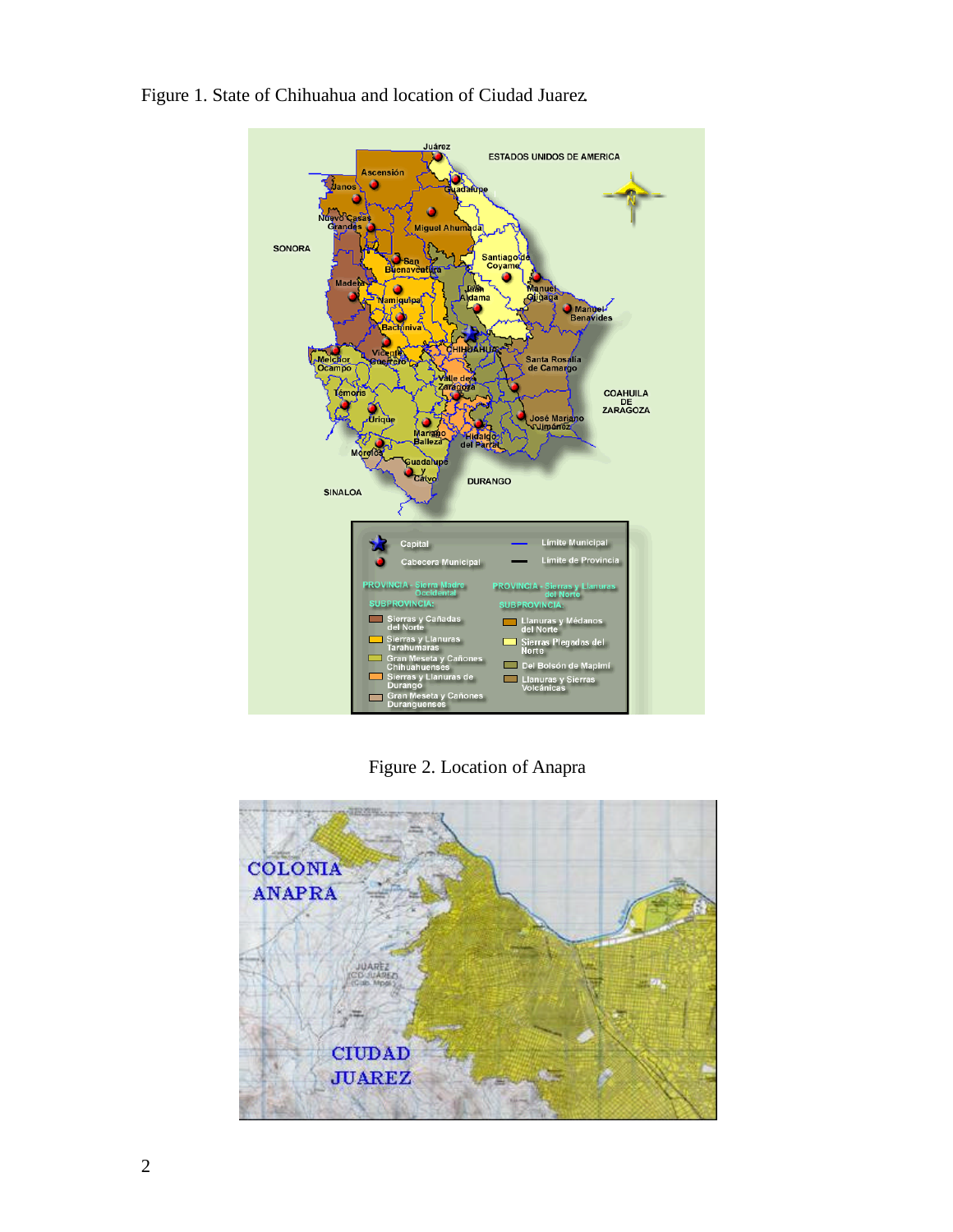# **1.3 Project Description and Tasks**

### **Project Description**

The project consists of the implementation of a comprehensive wastewater treatment and reuse system, which will include the following major components:

Collection and Conveyance System:

- $\triangleright$  Construction of a sewer system to serve 100% of the population of Colonia Anapra, the system includes approximately 91,000 ft. of 8" gravity sewer lines and the corresponding manholes
- $\blacktriangleright$  Approximately 2450 hook-ups
- $\triangleright$  Headworks with Bar Screen and Grit/Grease Removal
- $\triangleright$  Wastewater lift station (WWPS) with biological odor control, screening, degreasing, and degritting facilities, with capacity for 1.41 (MGD).
- ÿ Approximately 9800 ft of 12" forcemain from the WWPS to the WWTP.
- ÿ Approximately 6200 ft of 12" forcemain from the WWPS to the Nadadores Main in the Ciudad Juarez collection system for emergency use.

Treatment System (1.41 MGD)

- ÿ Two Activated Sludge Reactor (Extended aeration type) with a capacity of 0.7 (MGD) each
- $\triangleright$  Two Secondary Settlers
- $\geq 6$  Acres of Land

Effluent Reuse System

- $\triangleright$  One Chlorination Tank
- $\triangleright$  Pumping station with capacity for 1.41 MGD
- $\triangleright$  Approximately 10,000 ft of 12-inch irrigation system, including a system to divert excess flow to the Benito Juarez reservoir.

Sludge Disposal System

 $\triangleright$  Drying Beds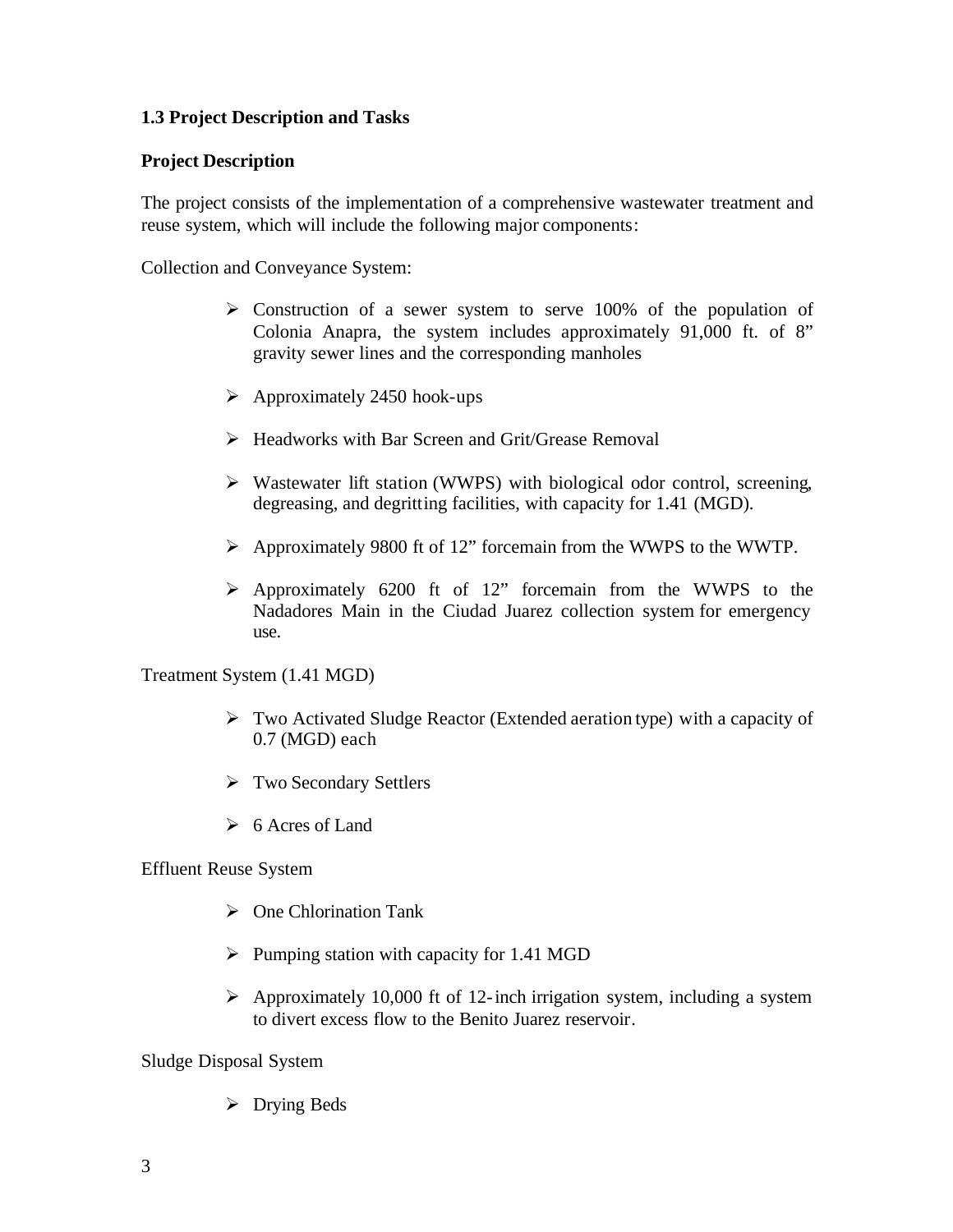Figures 3 depicts the sewer collection system, the WWPS and the WWTP



Figure 3. Sewer System Configuration.

Figures 4 illustrates the reuse distribution system

Figure 4. Project Components

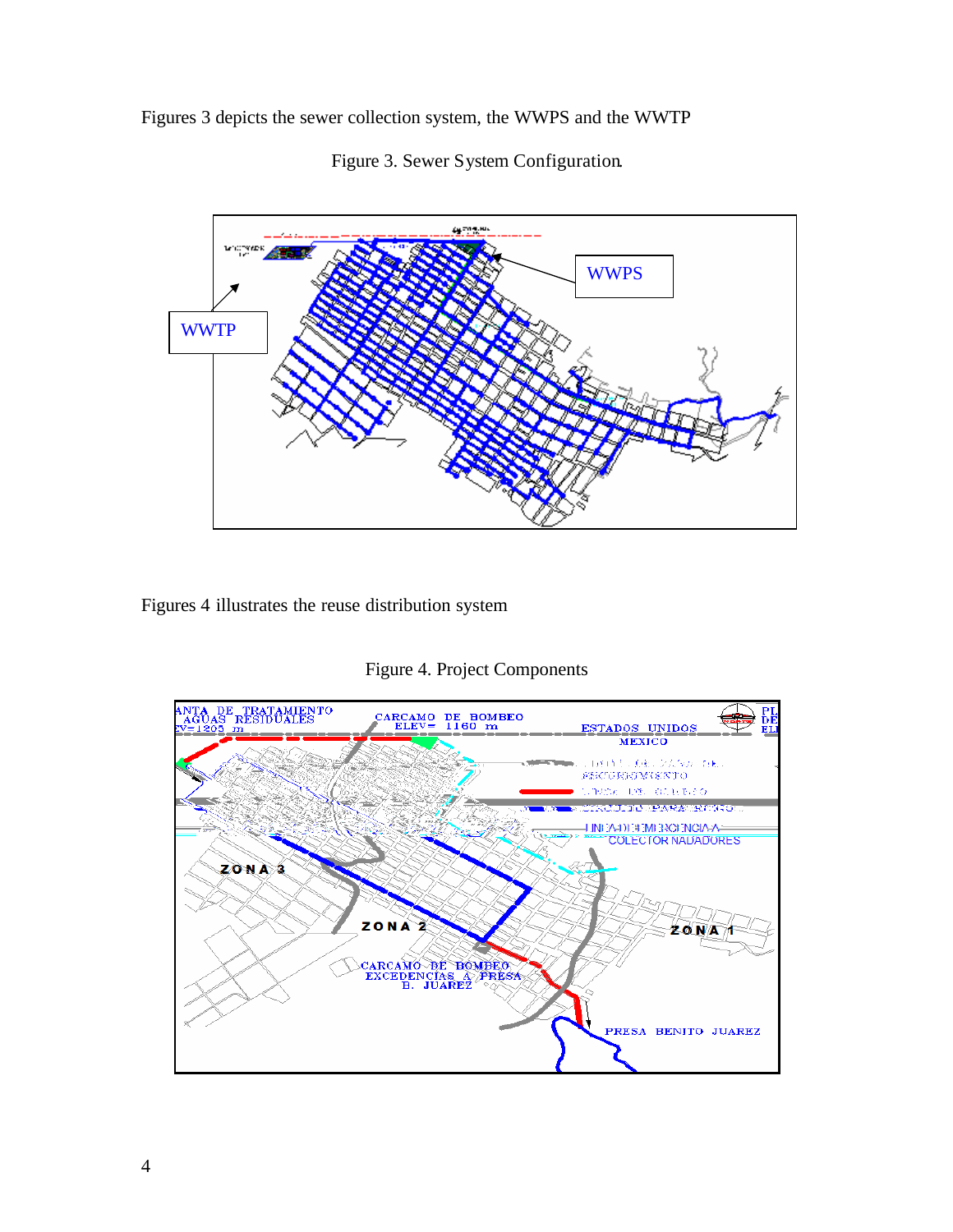# **Project Tasks Schedule**

The certification of the project includes all the aforementioned components. The collection system was constructed during 2005-2006; the remaining infrastructure is scheduled for the 2006-2007 period.

# **Description of the Community**

#### **Demographics**

Pursuant to population projections developed for the Master Plan and based on historical census data, the population for Colonia Anapra is as shown in Table 1.

| Table 1                                                                                                             |        |      |        |  |  |  |  |  |  |
|---------------------------------------------------------------------------------------------------------------------|--------|------|--------|--|--|--|--|--|--|
| <b>Population Projections for the</b>                                                                               |        |      |        |  |  |  |  |  |  |
| project's planning period<br><b>POPULATION</b><br><b>POPULATION</b><br><b>YEAR</b><br><b>YEAR</b><br>(RES)<br>(RES) |        |      |        |  |  |  |  |  |  |
| 2000                                                                                                                | 14,354 | 2001 | 17,115 |  |  |  |  |  |  |
| 2002                                                                                                                | 18,400 | 2003 | 19,686 |  |  |  |  |  |  |
| 2004                                                                                                                | 20,971 | 2005 | 22,256 |  |  |  |  |  |  |
| 2006                                                                                                                | 23,542 | 2007 | 24,827 |  |  |  |  |  |  |
| 2008                                                                                                                | 26,113 | 2009 | 27,398 |  |  |  |  |  |  |
| 2010                                                                                                                | 28,683 | 2011 | 29,969 |  |  |  |  |  |  |
| 2012                                                                                                                | 31,254 | 2013 | 32,540 |  |  |  |  |  |  |
| 2014                                                                                                                | 33,825 | 2015 | 35,110 |  |  |  |  |  |  |
| 2016                                                                                                                | 36,396 | 2017 | 37,681 |  |  |  |  |  |  |
| 2018                                                                                                                | 38,967 | 2019 | 40,252 |  |  |  |  |  |  |
| 2020                                                                                                                | 41,537 | 2021 | 42,823 |  |  |  |  |  |  |
| 2022                                                                                                                | 44.108 |      |        |  |  |  |  |  |  |

As shown in the table above, the population to be served by the project by the year 2022 is estimated at over 44,000 residents. Although geographically colonia Anapra can not continue growing, an important population growth is observed due to the increment of population density.

# **Current Wastewater Collection and Treatment System**

During the last years, important improvements to the infrastructure of colonia Anapra have been accomplished. One of the most important has been the installation of the water distribution system, that even though this water has not enough quality for drinking and is used for household purposes due high Arsenic content (above the standards) and high values of Total Suspended Solids (TSS), the Anapra's population can get free potable water from three reverse osmosis plants located around the colonia. A secondary effect caused by the installation of the water distribution system was the necessity of the wastewater collection and conveyance system because of the increase of water volumes in the area.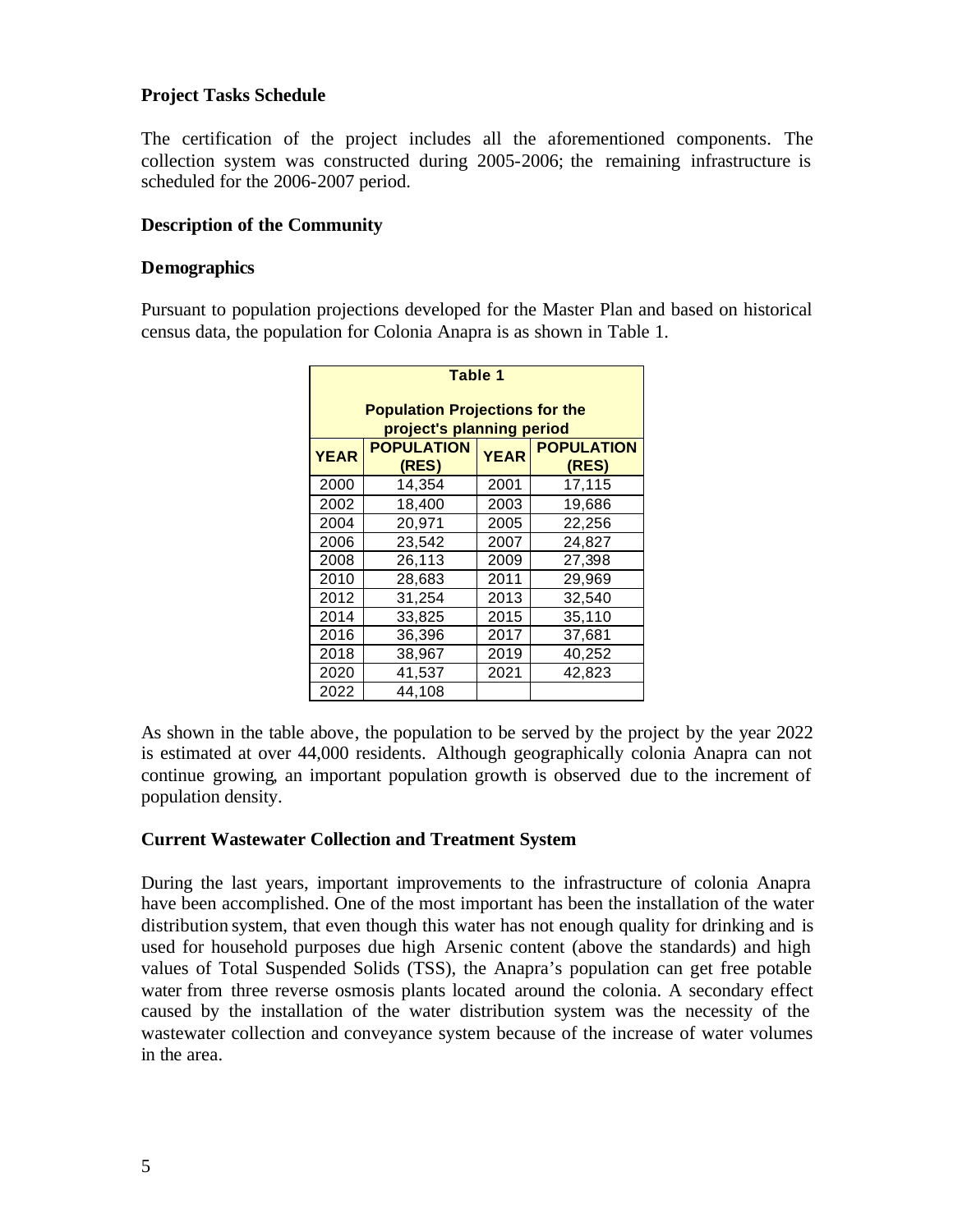The natural configuration of the area where Colonia Anapra is located has a natural slope that runs from south to north; this causes runoffs to flow towards Sunland Park, New Mexico, in the United States. When considering that such runoffs may consist of untreated wastewater, then this project represents a higher priority.

At present, most of Colonia Anapra has wastewater collection coverage; however, there is absolutely no wastewater treatment infrastructure. Therefore, there are no connections to this system.

The project has been conceived to actually take advantage of this situation by positioning its WWPS and WWTP in areas where there is less power consumption for wastewater pumping. Accordingly, the WWPS is located in the northernmost part of Colonia Anapra, a natural confluence point for all wastewater.

# **Project Alternatives**

The project alternatives considered were as follows:

- a) **No-action Alternative**. Given the environmental, human health, social, and political implications, this alternative was considered not viable since the beginning of the evaluation. Considering the natural south-to-north runoff condition, and the recently constructed sewer system which replaced the high concentration of latrines in the area, it does not represent a real option.
- b) **Connecting the Colonia Anapra sewer system to the Juarez central wastewater collection system.** This option was analyzed and rejected. Physically, it is very difficult and expensive to connect both systems, because of the high costs involved in pumping water to the highest point of the hills that naturally separate the two systems and the rehabilitation that would need to be done to accept the additional flow.
- c) **Developing a separate wastewater treatment and reuse system for Colonia Anapra.** This was the preferred alternative, and includes as an emergency measure, a pressure activated conveyance line from the WWPS to the Nadadores main, which would operate in case of failure of the WWTP that could prevent untreated water from being spilled. The following are some of the most important elements that were considered in this alternative.
	- Availability of sites. With respect to the location of the wastewater treatment facility, the proposed alternatives considered the availability of land, proximity to the locality, and impacts to the local landscape and activities. Three different sites were analyzed, two of them in the Northern zone and the other in the Benito Juarez dam.
	- Selection of the wastewater treatment technology. In selecting the most viable treatment process for the area, the following were considered: savings in power consumption, sludge production and characteristics, variations to organic loads, residence times, creation of foul odors, removal efficiency, optimal temperature for the process, ease of operation, low operation and maintenance costs, the minimum unavoidable impacts to the community and the ecosystem, avoiding impacts to additional natural areas. Two different types of technologies for wastewater treatment were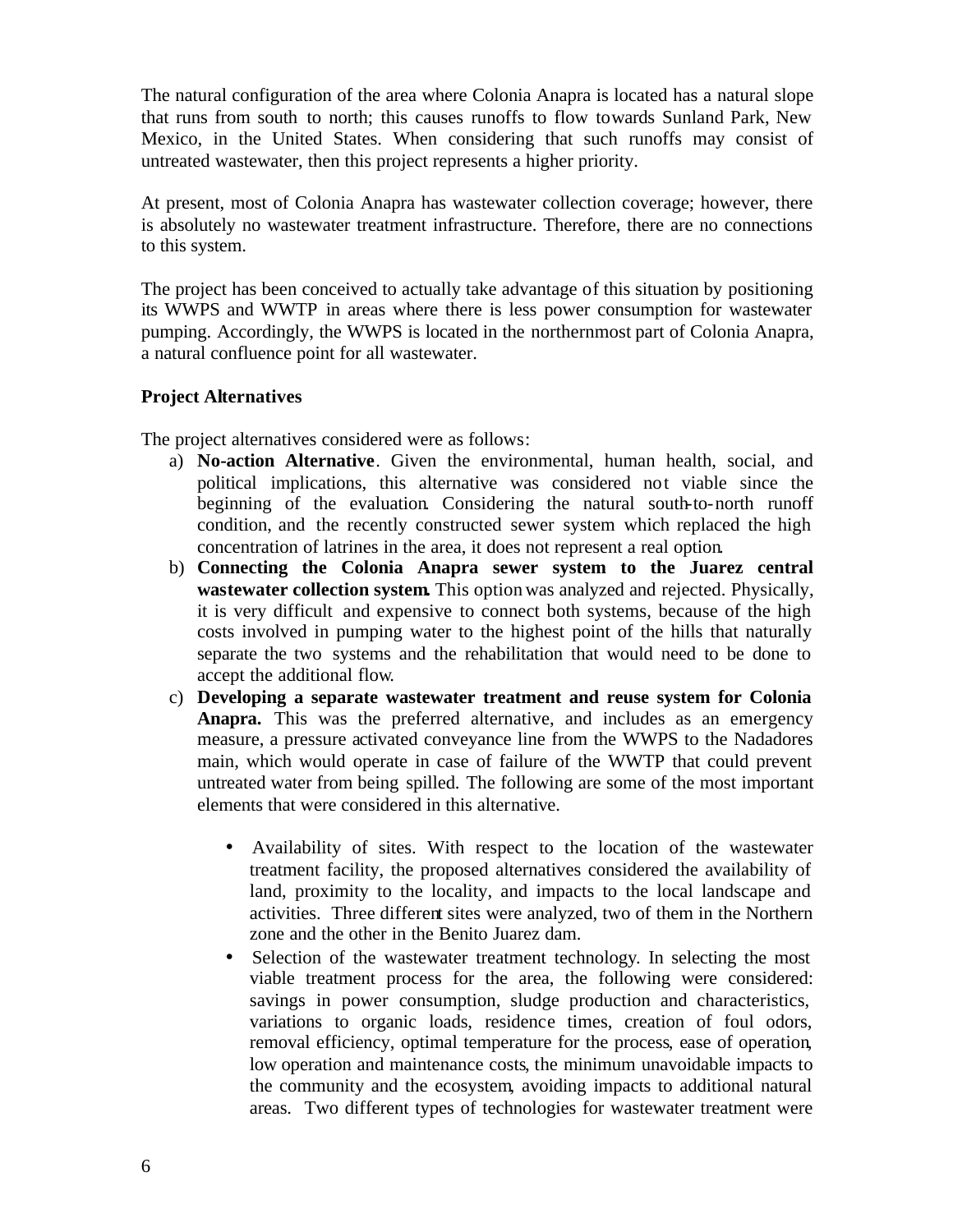analyzed, lagoon systems and activated sludge, last one was selected as preferred alternative.

• Selection of the level of treatment required: Quality requirements for treated wastewater, pursuant to the NOM-003-SEMARNAT-1997 standard.

# **Project Justification**

The unhealthy conditions in Colonia Anapra resulting from open air runoffs originating from faulty or saturated latrines; the high risk of untreated runoffs flowing from Mexico to the United States; and the need to improve the social and environmental conditions of the area, make justify the implementation and urgency of this project.

# **1.4 Conformance to International Treaties and Agreements**

The project herein falls within the scope of agreements targeted at improving the environment and the quality of life of border residents, which have been signed by Mexico and the United States, such as the La Paz Agreement, the Comprehensive Border Environment Plan, the Border 2012 Program, and the Free Trade Agreement.

The United States and Mexico have signed five major bilateral agreements related to air, water, land protection, and pollution control issue s. These include:

- 1889 International Boundary Convention
- 1944 Water Treaty
- 1983 La Paz Agreement, or Border Environment Agreement
- 1990 Integrated Border Environmental Plan (IBEP)
- 1994 North American Free Trade Agreement (NAFTA)

The project complies with the spirit of all these agreements, and all of them have been considered since the project's was originally conceived.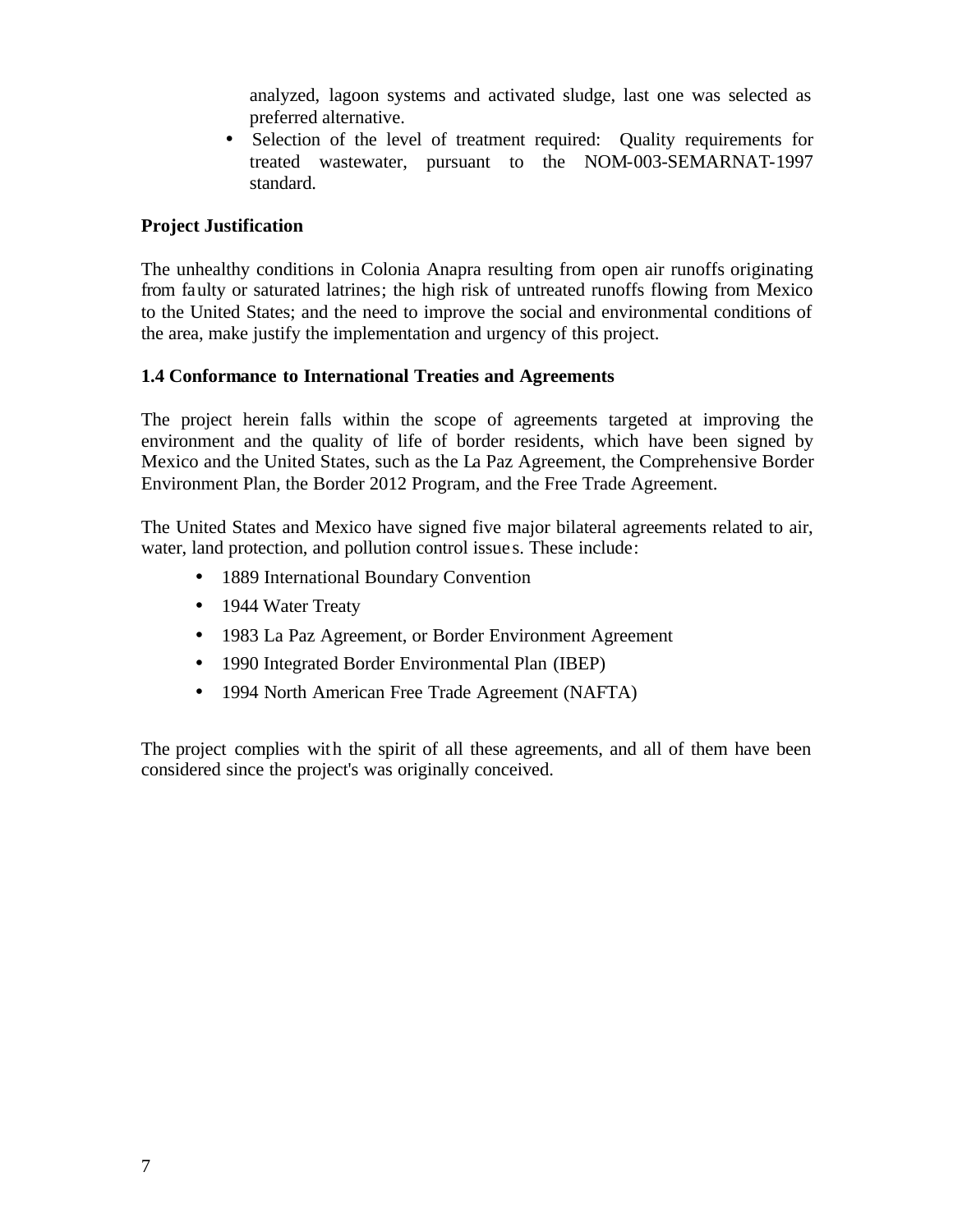# 2. Human Health and Environment

# **2.1 Human Health and Environmental Need.**

#### **Environmental and Human Health Issues**

Colonia Anapra is within the Ciudad Juarez city limits, and is located in a socially and economically marginalized area. For several years there was a lack of water distribution and wastewater collection systems in Anapra. Once the water distribution system was installed, the disposal of the liquid wastes becomes a priority because of the human health and environmental effects that lack of wastewater treatment can cause. The colonia's wastewater collection system is in its final construction phase; however, there is no wastewater treatment facility and thus, household connections cannot be installed. Wastewater has historically been managed using cesspools and latrines.

The lack of an appropriate wastewater disposal system, along with the area's topography, has caused frequent surfacing of contaminated water and is an immediate threat to public health. Additionally, many residents dispose of wash water in the streets causing pooling and small streams of water. Rodents and insects are attracted into the area, and children who enjoy playing in water puddles after rainstorms can stray into contaminated water. The intent of this project is to address the existing threat to public health and groundwater contamination, as well as to avoid such threats in the future.

Urbanization of colonia Anapra has caused modification to natural streams that flow through the area, and in some cases, the streets have become canals that naturally flow towards the border with the United States. This results in local and transboundary impacts, as well as unhealthy conditions for area residents.

Additionally, because the availability of water in the area is only for the priority necessities of its residents, the use of water for irrigation of green areas is not allowed. Thus, area residents do not have available parks or recreational areas that may contribute to the harmonious development of family activities.

# **Environmental and Human Health Information**

Although human health statistics for the Anapra area are limited, there is information regarding the high incidence of diseases that include hepatitis A, measles, shigellosis, and tuberculosis, in some instances the incidence rate is three times higher than the rest of the City of Juárez. At this time there is no specific documentation regarding the causes of mortality for Colonia Anapra. Tables 2 and 3 show the most recent public health studies conducted in communities in Mexico adjacent to the United States-Mexico border. The conditions in Anapra are indicated in those border communities in the State of New Mexico. As shown in Table 3 infectious diseases are one of the main causes of death in the New Mexico border.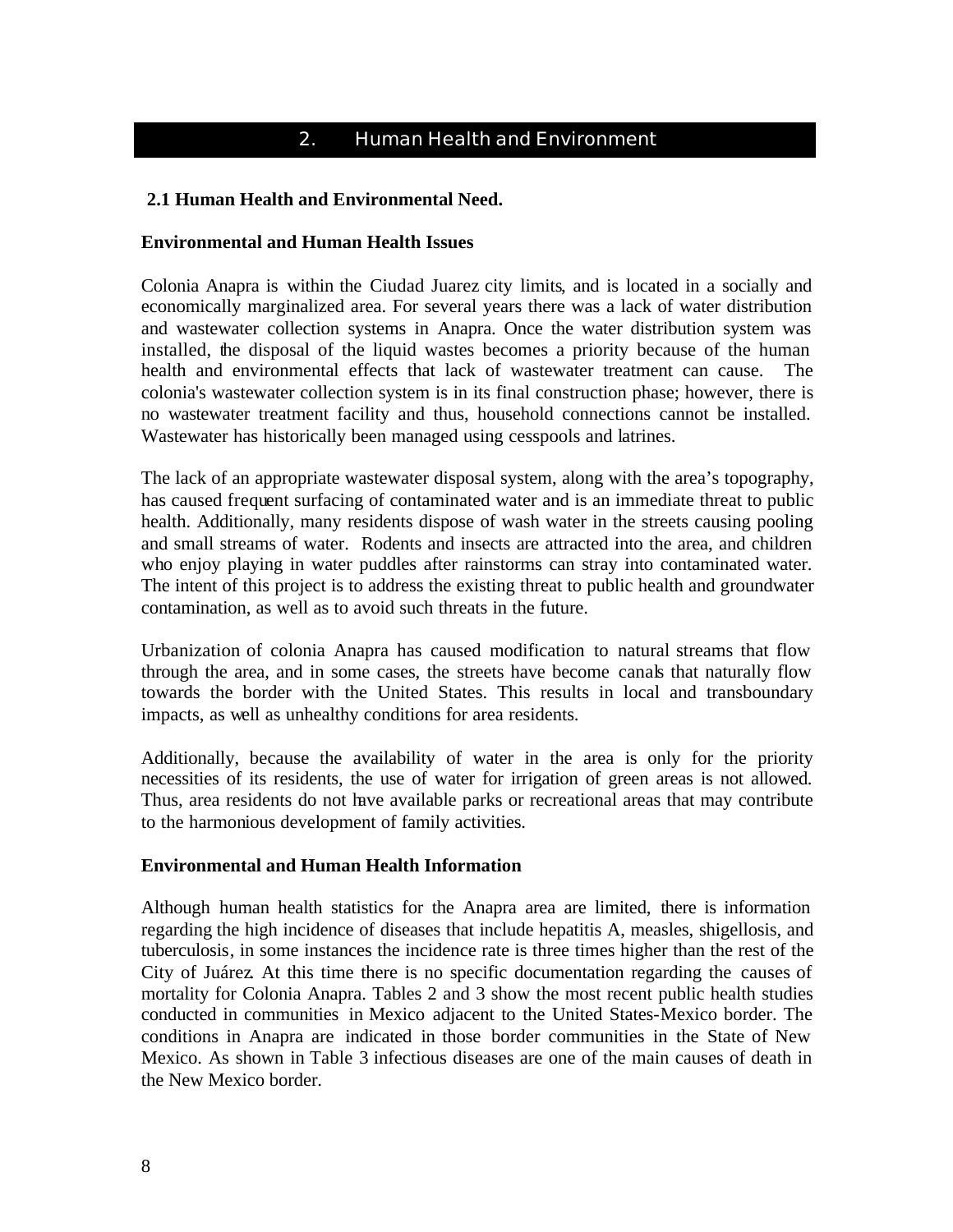#### **Table 2**

|                                                                                                 | <b>Disease</b>     |                |                    |              |             |  |  |  |
|-------------------------------------------------------------------------------------------------|--------------------|----------------|--------------------|--------------|-------------|--|--|--|
| <b>AREA</b>                                                                                     | <b>Hepatitis A</b> | <b>Measles</b> | <b>Shigellosis</b> | Tuberculosis | <b>AIDS</b> |  |  |  |
| Overall U.S. population                                                                         | 12.64              | 11.2           | 10.9               | 10.3         | 16.7        |  |  |  |
| Arizona Border                                                                                  | 39.4               | 9.8            | 38.3               | 6.9          | 15.1        |  |  |  |
| California Border                                                                               | 30.7               | 61.9           | 22.1               | 12.7         | 22.0        |  |  |  |
| New Mexico Border                                                                               | 46.9               | 14.6           | 21.2               | 7.3          | 3.9         |  |  |  |
| <b>Texas Border</b>                                                                             | 40.4               | 38.9           | 49.1               | 26.5         | 7.9         |  |  |  |
| Source: National Center for Health Statistics, Centers for Disease Control and Prevention Vital |                    |                |                    |              |             |  |  |  |

# **Cases and incidence of diseases in U.S.-Mexico border communities**

Source: National Center for Health Statistics. Centers for Disease Control and Prevention, Vital Statistics Database. HRSA, n.d. http://bphc.hrsa.gov/bphc/borderhealth/table1.htm

Hepatitis A is a liver disease associated with unsanitary disposal of sewage and inadequate or contaminated water supplies; shigellosis often results from poor sanitation, lack of water/wastewater facilities, contaminated water and food and is common in distressed areas.

| Table 3                       |
|-------------------------------|
| Main Causes of Death in the   |
| U.S.-Mexico Border, 1989-1991 |

| Area                    | <b>Accidents</b> | <b>Diabetes</b> | <b>Infectious Diseases</b> |
|-------------------------|------------------|-----------------|----------------------------|
| Overall U.S. Population |                  |                 |                            |
| Arizona Border          | 5                |                 |                            |
| California Border       | 5                | >10             |                            |
| New Mexico Border       |                  | 5               |                            |

Source: National Center for Health Statistics. Centers for Disease Control and Prevention, Vital Statistics Database. HRSA, n.d. http://bphc.hrsa.gov/bphc/borderhealth/table2\_longdesc.htm

The most common organisms or parasites found in untreated wastewater include: E. coli (*Escherichia coli*), cholera (*Vibrio cholerae*), hepatitis A (*Enterovirus ssp*), Giardia (*Giardia lamblia*), Cryptosporidium (*Cryptosporidium parvum*), and helminth eggs. An individual may become ill after drinking water that has been contaminated with these organisms; eating uncooked foods that have been in contact with contaminated water; or having bad hygiene habits that contribute to the dissemination of diseases by direct or indirect human contact.

Although the number of cases reported for Ciudad Juarez may vary from the estimations for Anapra, Table 4 shows the high incidence of gastrointestinal diseases in the Juarez area. The sum of infections and gastrointestinal problems represent 47% of the most frequent cases of illness in the city.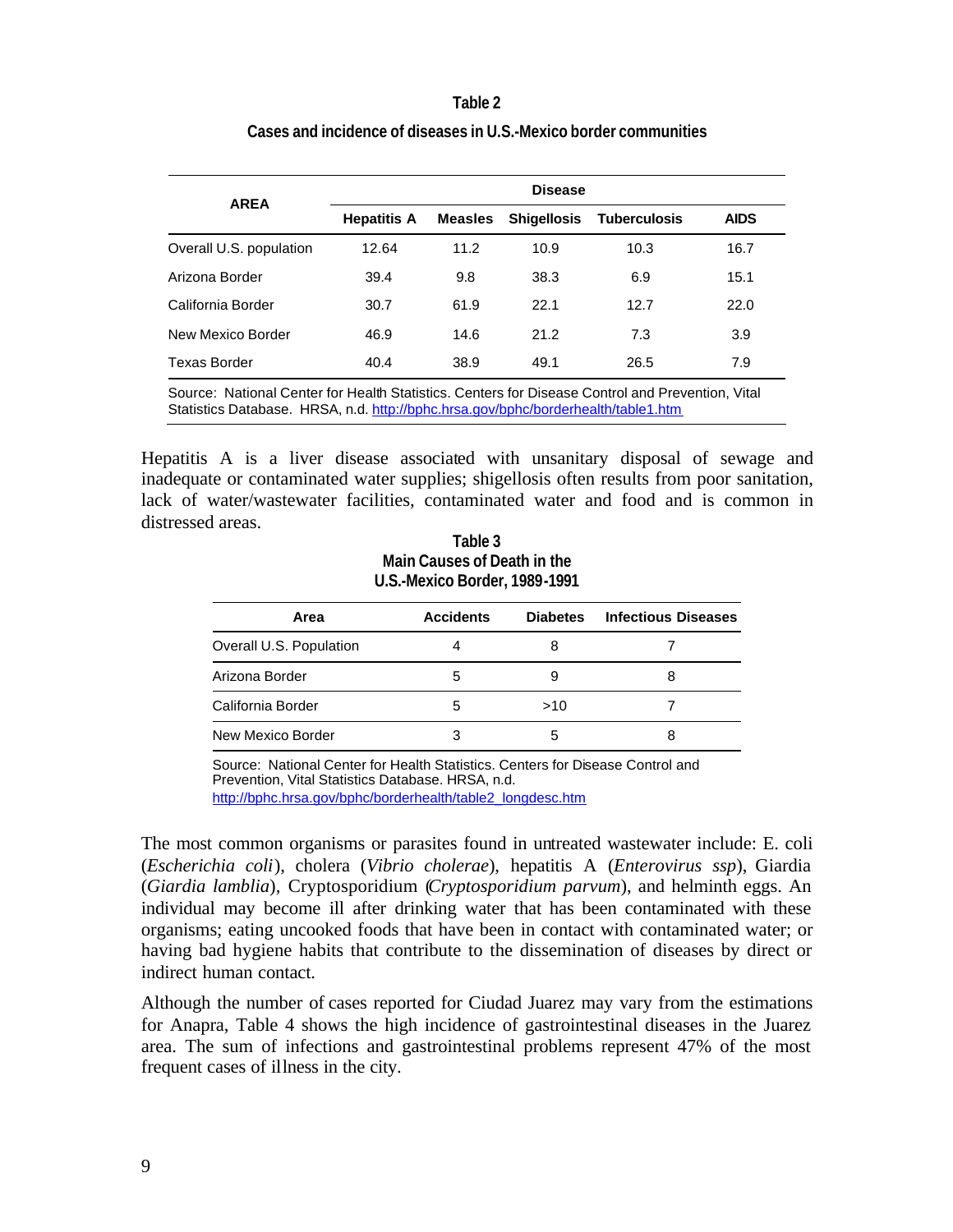| Diseases                           | % of Total |
|------------------------------------|------------|
| <b>Gastrointestinal Infections</b> | 28%        |
| <b>Respiratory Infections</b>      | 27%        |
| <b>Diabetes</b>                    | 24%        |
| <b>Gastrointestinal Problems</b>   | 19%        |
| <b>Fractures and Accidents</b>     | 19%        |
| <b>Gynecological Problems</b>      | 16%        |
| Hypertension                       | 16%        |
| <b>Psychiatric Problems</b>        | 12%        |
| Orthopedic Problems                | 9%         |
| Neurological Problems              | 7%         |
| Note: $N = 348$ interviews.        |            |
| Source: Suarez, et al, 1998.       |            |

# **Table 4 Most frequent diseases in Ciudad Juarez**

# **2.2 Environmental Assessment**

Pursuant to the provisions of the General Law on Ecological Balance and Environmental Protection an Environmental Impact Assessment was prepared and submitted for review to the Mexican Secretary of Environmental and Natural Resources, Secretaria del Medio Ambiente y Recursos Naturales (SEMARNAT). The EIS ruling was issued on April 28, 2006, thus completing its environmental clearance process required in Mexico.

As for the U.S. environmental assessment process (NEPA), a transboundary impact study was developed and submitted for consideration to the U.S. Environmental Protection Agency (EPA). Based on this assessment, the EPA issued a Finding of No Significant Impact (FONSI) on April 6, 2005, which established that the project will not result in significant environmental impacts that may affect the U.S. border area.

### **Environmental Impacts**

Potential environmental impacts were evaluated in three phases: the first involves site preparation, the second is the construction phase, and the third is the operation and maintenance phase. Although all impacts were not considered to be significant to Anapra.

In summary, during the site preparation phase the project will create impacts that include the transformation of areas, modification of morphological aspects related to the quality of soil, air, water, and changes to the lifestyle of quality of life of area residents.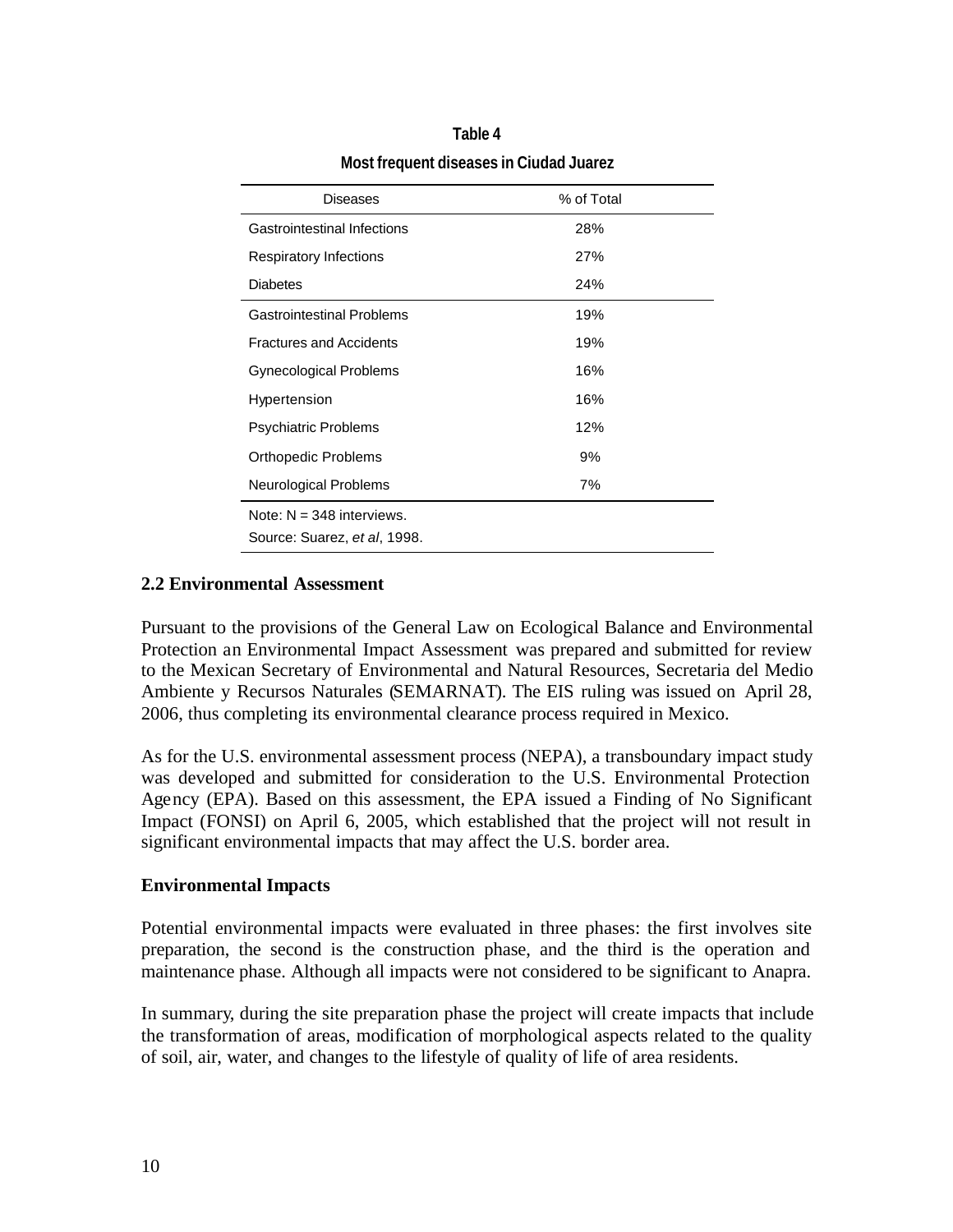During the construction phase, the impacts will include the occupation and preparation of areas for the different project tasks, and their final construction.

Finally, during the operation phase, no adverse impacts are foreseen for the natural and socioeconomic setting; in fact, impacts are expected to be beneficial.

Table 5 presents a summary of potential environmental impacts during the three aforementioned phases.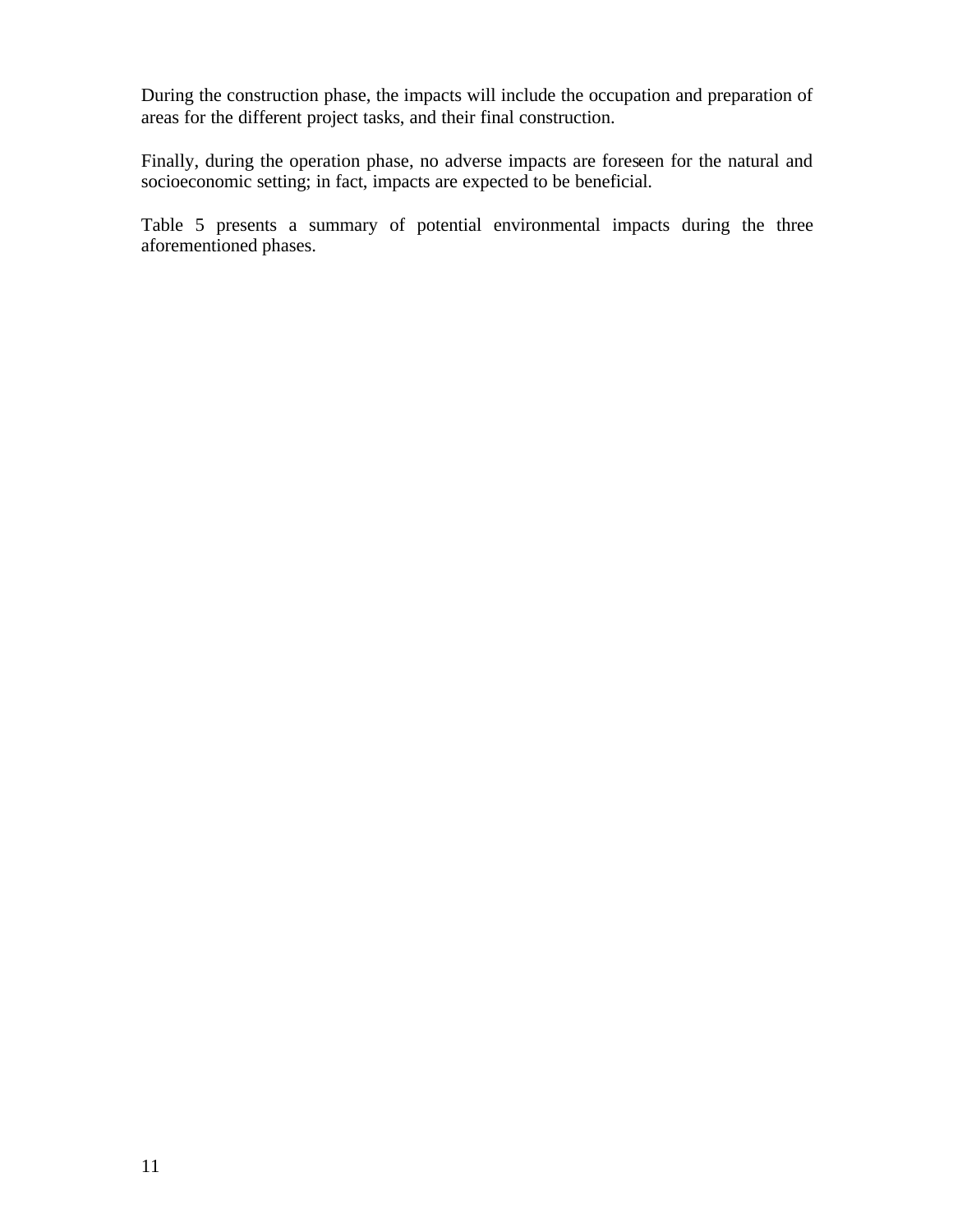| ENVIRONMENTAL IMPACT ASSESSMENT MATRIX                                                                                                                                                               |                                                                        |                    |               |                         |                                                    |                          |                       |                                                   |                      |                                        |                     |               |                |                   |                                 |                   |                                          |                            |
|------------------------------------------------------------------------------------------------------------------------------------------------------------------------------------------------------|------------------------------------------------------------------------|--------------------|---------------|-------------------------|----------------------------------------------------|--------------------------|-----------------------|---------------------------------------------------|----------------------|----------------------------------------|---------------------|---------------|----------------|-------------------|---------------------------------|-------------------|------------------------------------------|----------------------------|
| <b>SYMBOLS:</b>                                                                                                                                                                                      |                                                                        |                    |               |                         |                                                    |                          |                       |                                                   |                      |                                        |                     |               |                |                   |                                 |                   |                                          |                            |
| $A =$ Significant Adverse with<br>no mitigation action                                                                                                                                               | AREA POTENTIALLY RECEIVING IMPACTS<br><b>ABIOTIC</b><br><b>FACTORS</b> |                    |               |                         |                                                    |                          |                       | <b>BIOTIC</b><br><b>FACTORS</b>                   |                      | <b>SOCIOECONOMIC</b><br><b>FACTORS</b> |                     |               |                |                   |                                 |                   |                                          |                            |
| $A^*$ = Significant Adverse with                                                                                                                                                                     | <b>WATER</b>                                                           |                    |               | <b>NOISE</b>            |                                                    |                          | <b>SOIL</b>           |                                                   |                      | <b>AIR</b>                             |                     | <b>FLORA</b>  | <b>FAUNA</b>   | PE                | <b>LANDSCA</b>                  | <b>SOCIA</b><br>L |                                          | <b>ECONO</b><br><b>MIC</b> |
| mitigation action<br>$a =$ Insignificant Adverse with<br>no mitigation action<br>$a^*$ = Insignificant Adverse<br>with mitigation action<br>$B =$ Significant Benefit<br>$b =$ Insignificant Benefit | <b>SURFACE</b>                                                         | <b>GROUNDWATER</b> | COMMUNICATION | <b>WORK PERFORMANCE</b> | <b>PHYSICAL/CHEMICAL</b><br><b>CHARACTERISTICS</b> | <b>VERTICAL DRAINAGE</b> | <b>SURFACE RUNOFF</b> | <b>GEOMORPHOLOGICAL</b><br><b>CHARACTERISTICS</b> | <b>DUST EMISSION</b> | <b>VISIBILITY</b>                      | <b>GAS EMISSION</b> | <b>GROUND</b> | <b>GROUND</b>  | VISUAL APPEARANCE | <b>ENVIRONMENTAL</b><br>QUALITY | SOCIAL WELFARE    | REGIONAL EMPLOYMENT<br><b>AND INCOME</b> | <b>LAND USE</b>            |
| <b>PROJECT PHASES</b>                                                                                                                                                                                |                                                                        |                    |               |                         |                                                    |                          |                       |                                                   |                      |                                        |                     |               |                |                   |                                 |                   |                                          |                            |
| <b>SITE PREPARATION</b>                                                                                                                                                                              |                                                                        |                    |               |                         |                                                    |                          |                       |                                                   |                      |                                        |                     |               |                |                   |                                 |                   |                                          |                            |
| Clearing and rough dressing                                                                                                                                                                          |                                                                        |                    |               |                         |                                                    |                          |                       |                                                   | $a^*$                |                                        | a                   |               |                | a                 |                                 |                   |                                          |                            |
| Clean up and lay out                                                                                                                                                                                 |                                                                        |                    |               |                         | $a^*$                                              |                          |                       |                                                   | a                    |                                        | $a^*$               | $a^*$         | $a^*$          | $\rm{a}$          | $a^*$                           |                   | b                                        |                            |
| Movement of equipment and<br>machinery                                                                                                                                                               |                                                                        |                    |               |                         |                                                    |                          |                       |                                                   | a                    | $\rm{a}$                               | $a^*$               | $a^*$         | $a^*$          | $\mathbf{a}$      | a                               |                   | b                                        |                            |
| Hiring labor                                                                                                                                                                                         |                                                                        |                    |               |                         |                                                    |                          |                       |                                                   |                      |                                        |                     |               |                | a                 |                                 | B                 | B                                        |                            |
| Temporary facilities-booths,                                                                                                                                                                         |                                                                        |                    |               |                         |                                                    |                          |                       |                                                   |                      |                                        | $a^*$               | $a^*$         | $\mathrm{a}^*$ | $\mathrm{a}^*$    |                                 |                   | $\mathbf b$                              |                            |
| storage                                                                                                                                                                                              |                                                                        |                    |               |                         |                                                    |                          |                       |                                                   | a                    |                                        |                     |               |                |                   | a                               |                   |                                          |                            |
| <b>CONSTRUCTION</b>                                                                                                                                                                                  |                                                                        |                    |               |                         |                                                    |                          |                       |                                                   |                      |                                        |                     |               |                |                   |                                 |                   |                                          |                            |
| Construction material requirements                                                                                                                                                                   |                                                                        |                    |               |                         |                                                    |                          |                       |                                                   |                      |                                        |                     |               |                | a                 |                                 | b                 | B                                        |                            |
| Storage of soil and construction                                                                                                                                                                     |                                                                        |                    |               |                         |                                                    |                          |                       |                                                   |                      |                                        |                     |               |                | $a^*$             |                                 |                   |                                          |                            |
| materials<br>Movement of machinery,                                                                                                                                                                  |                                                                        |                    |               |                         |                                                    |                          |                       |                                                   |                      |                                        |                     |               |                |                   |                                 |                   |                                          |                            |
| equipment, and materials                                                                                                                                                                             |                                                                        |                    | $\rm{a}$      | $a^*$                   |                                                    |                          |                       |                                                   | $\rm{a}$             |                                        | a*                  |               | $a^*$          | a                 | $\mathrm{a}^*$                  |                   | h                                        |                            |
| Labor (Operation)                                                                                                                                                                                    |                                                                        |                    |               |                         |                                                    |                          |                       |                                                   |                      |                                        |                     |               | $\rm{a}$       | a                 |                                 | B                 | B                                        |                            |
| Construction waste management                                                                                                                                                                        | $a^*$                                                                  |                    |               |                         | $a^*$                                              | $a^*$                    |                       |                                                   | a                    |                                        | $a^*$               |               |                | $a^*$             | $\mathrm{a}^*$                  | $a^*$             |                                          |                            |
| and final disposal<br>Household waste and wastewater                                                                                                                                                 |                                                                        |                    |               |                         |                                                    |                          |                       |                                                   |                      |                                        |                     |               |                |                   |                                 |                   |                                          |                            |
| management and disposal                                                                                                                                                                              | $a^*$                                                                  | $a^*$              |               |                         | $a^*$                                              | $a^*$                    |                       |                                                   |                      |                                        | $a^*$               |               | $a^*$          | $a^*$             | $\mathrm{a}^*$                  | $a^*$             | b                                        |                            |
| Excavation                                                                                                                                                                                           |                                                                        |                    |               |                         |                                                    | $a^*$                    | $a^*$                 | $a^*$                                             | a                    |                                        | $a^*$               |               |                | a                 | a                               |                   |                                          |                            |
| Backfilling and leveling                                                                                                                                                                             |                                                                        |                    |               |                         | $\mathbf{a}$                                       |                          |                       |                                                   |                      |                                        | $a^*$               |               |                |                   |                                 |                   | b                                        |                            |
| Sealing and interconnection tests                                                                                                                                                                    | $a^*$                                                                  |                    |               |                         | $a^*$                                              |                          |                       |                                                   |                      |                                        |                     |               |                |                   | $a^*$                           | $a^*$             |                                          |                            |
| Compacting                                                                                                                                                                                           |                                                                        | a                  |               |                         |                                                    | a                        |                       | a                                                 |                      |                                        | $a^*$               |               |                |                   | $a^*$                           |                   |                                          |                            |
| Equipment installation                                                                                                                                                                               |                                                                        |                    |               |                         |                                                    |                          |                       |                                                   |                      |                                        | $a^*$               |               |                |                   | $a^*$                           |                   |                                          |                            |
| Fuel requirements                                                                                                                                                                                    |                                                                        |                    |               |                         |                                                    |                          |                       |                                                   |                      |                                        | $a^*$               |               |                |                   |                                 | $a^*$             | b                                        |                            |
| Area clean up and dismantling of<br>temporary facilities                                                                                                                                             |                                                                        |                    |               |                         |                                                    |                          |                       |                                                   |                      |                                        | $a^*$               |               |                | b                 | b                               | b                 | b                                        |                            |
| <b>OPERATION</b>                                                                                                                                                                                     |                                                                        |                    |               |                         |                                                    |                          |                       |                                                   |                      |                                        |                     |               |                |                   |                                 |                   |                                          |                            |
| Maintenance, supervision, and<br>repairs                                                                                                                                                             | B                                                                      | B                  |               |                         | B                                                  | B                        | B                     | B                                                 |                      |                                        | B                   | B             | B              | b                 | B                               | B                 | B                                        | B                          |
| Provision of service                                                                                                                                                                                 | B                                                                      | B                  |               |                         | B                                                  | B                        | B                     | B                                                 |                      |                                        | B                   | B             | B              | b                 | B                               | B                 | B                                        | B                          |
| <b>SOLID WASTE GENERATION</b>                                                                                                                                                                        |                                                                        |                    |               |                         |                                                    |                          |                       |                                                   |                      |                                        |                     |               |                |                   |                                 |                   |                                          |                            |
| Sludge                                                                                                                                                                                               |                                                                        |                    |               |                         |                                                    |                          |                       |                                                   |                      | $a^*$                                  |                     |               |                | $a^*$             | $a^*$                           |                   | B                                        | $\overline{B}$             |
| Screening                                                                                                                                                                                            |                                                                        |                    |               |                         |                                                    |                          |                       |                                                   |                      | $a^*$                                  |                     |               |                | $a^*$             | $a^*$                           |                   | $\overline{B}$                           |                            |
| Degritting                                                                                                                                                                                           |                                                                        |                    |               |                         |                                                    |                          |                       |                                                   |                      | $a^*$                                  |                     |               |                | $a^*$             | $a^*$                           |                   | $\overline{B}$                           |                            |

**TABLE 5**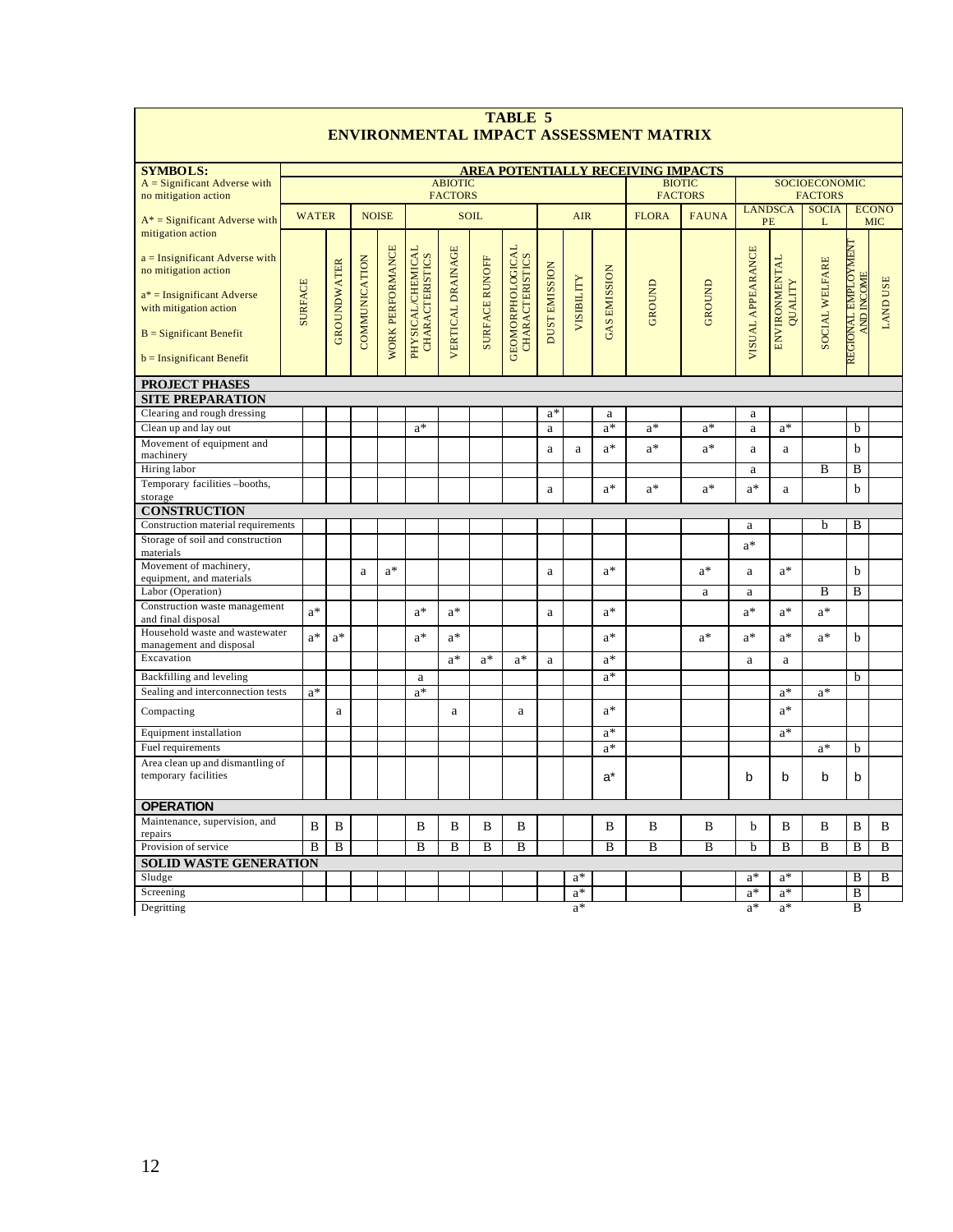| <b>TABLE 6</b><br><b>SUMMARY OF THE MAIN MITIGATION ACTIONS</b>                                       |                                                |                                                                              |                                                                                                                    |  |  |  |  |  |
|-------------------------------------------------------------------------------------------------------|------------------------------------------------|------------------------------------------------------------------------------|--------------------------------------------------------------------------------------------------------------------|--|--|--|--|--|
| <b>ACTIVITY</b>                                                                                       | <b>ENVIRONMENTAL OR</b><br><b>SOCIAL ISSUE</b> | <b>EFFECT</b>                                                                | <b>MITIGATION ACTION</b>                                                                                           |  |  |  |  |  |
| <b>ELIMINATION OF</b><br><b>VEGETATION</b>                                                            | <b>CLIMATE</b>                                 | <b>CHANGES TO</b><br><b>MICROCLIMATE</b>                                     | <b>IMPLEMENTATION OF</b><br><b>DECORATIVE VEGETATION</b>                                                           |  |  |  |  |  |
| <b>USE OF CONSTRUCTION</b><br><b>MATERIALS</b>                                                        | <b>CLIMATE</b>                                 | <b>CHANGES TO</b><br>MICROCLIMATE,<br><b>INCREASED</b><br><b>TEMPERATURE</b> | REDUCE THE NUMBER OF<br>CRYSTALS, USE NON-REFLECTIVE<br><b>COLORS</b>                                              |  |  |  |  |  |
| <b>GAS EMISSIONS FROM</b><br><b>CONSTRUCTION</b><br><b>VEHICLES</b>                                   | <b>AIR</b>                                     | <b>CHANGES TO AIR</b><br><b>OUALITY</b>                                      | USE GOOD QUALITY FUEL, AND<br>PERIODIC MAINTENANCE TO<br><b>VEHICLES AND MACHINERY</b>                             |  |  |  |  |  |
| <b>INFLOW TREATMENT</b>                                                                               | <b>SURFACE WATER</b>                           | <b>DISCHARGES PURSUANT</b><br>TO REGULATIONS                                 | <b>CONSTANT SUPERVISION OF</b><br><b>FACILITIES TO ENSURE AN</b><br><b>EFFICIENT OPERATION</b>                     |  |  |  |  |  |
| <b>LAND COMPACTING</b>                                                                                | <b>GROUNDWATER</b>                             | REDUCTION OF VERTICAL<br><b>RECHARGE</b>                                     | <b>INSTALL MATERIAL THAT ALLOWS</b><br>FOR RAINWATER INFILTRATION                                                  |  |  |  |  |  |
| <b>EXCAVATIONS AND</b><br><b>BACKFILLING FOR LAND</b><br><b>LEVELING</b>                              | <b>LAND</b>                                    | <b>CHANGES TO</b><br>PHYSICAL/CHEMICAL<br><b>CHARACTERISTICS</b>             | USE NON-CONTAMINATED SOIL<br>FOR GREEN AREAS AND COVER<br>THE SOIL WHEN CONTAMINATING<br><b>MATERIALS ARE USED</b> |  |  |  |  |  |
| <b>BUILDING</b>                                                                                       | <b>FLORA</b>                                   | <b>REDUCED OR LOST</b><br><b>HABITATS</b>                                    | <b>USE FREE SPACE FOR GREEN</b><br><b>AREAS</b>                                                                    |  |  |  |  |  |
| <b>IMPLEMENTATION OF</b><br><b>COVERAGE AREAS</b>                                                     | <b>FLORA</b>                                   | <b>INCREASED GREEN AREAS</b><br><b>AND ENHANCED</b><br><b>LANDSCAPE</b>      | THE DENSITY OF SPECIES SHOULD<br>PROVIDE FOR THE MAXIMUM USE<br>OF SPACE                                           |  |  |  |  |  |
| <b>TRANSPORTATION OF</b><br><b>CONSTRUCTION</b><br><b>MATERIALS AND</b><br><b>GENERATION OF WASTE</b> | <b>FAUNA</b>                                   | <b>EXPOSURE TO</b><br><b>CONTAMINANTS (SMOKE</b><br>AND DUST)                | CONTROL CONTAMINATION WITH<br><b>PLANT BARRIERS</b>                                                                |  |  |  |  |  |
| FOUNDATIONS.<br><b>EXCAVATIONS, SEWER</b><br><b>LINES</b>                                             | <b>SOCIOECONOMIC</b>                           | <b>CHANGES TO THE</b><br><b>LANDSCAPE</b>                                    | PROVIDE A FINISH THAT<br><b>CONTRASTS WITH ADJACENT</b><br><b>CONSTRUCTIONS AND THE</b><br><b>OVERALL SETTING</b>  |  |  |  |  |  |
| <b>COMPLY WITH NOM-003</b>                                                                            | <b>SOCIOECONOMIC</b>                           | <b>HEALTH PROTECTION</b>                                                     | PREVENT SOLID WASTE DISPOSAL<br>AND SUPERVISE AND REVIEW THE<br><b>FACILITY'S PROCESS AND</b><br><b>DISCHARGES</b> |  |  |  |  |  |

None of the adverse impacts identified will have a repercussion on the environmental system's structure and function, particularly when mitigation actions are implemented. In addition, no adverse environmental impacts that may be considered cumulative or synergic are anticipated.

Most of the adverse environmental impacts identified are temporary in nature, not significant, and all of them have associated mitigation actions that involve official controls, complemented by the aforementioned safety measures. In contrast, the benefits to the community and the region will create major social repercussions on the region's health and economy by increasing productivity as a result of better sanitation conditions including forestation of the area.

Having considered the proposed mitigation actions, as well as the general recommendations, and based on the comprehensive evaluation of the project and the resulting balance between impacts and development, the overall impact of the project is environmentally beneficial.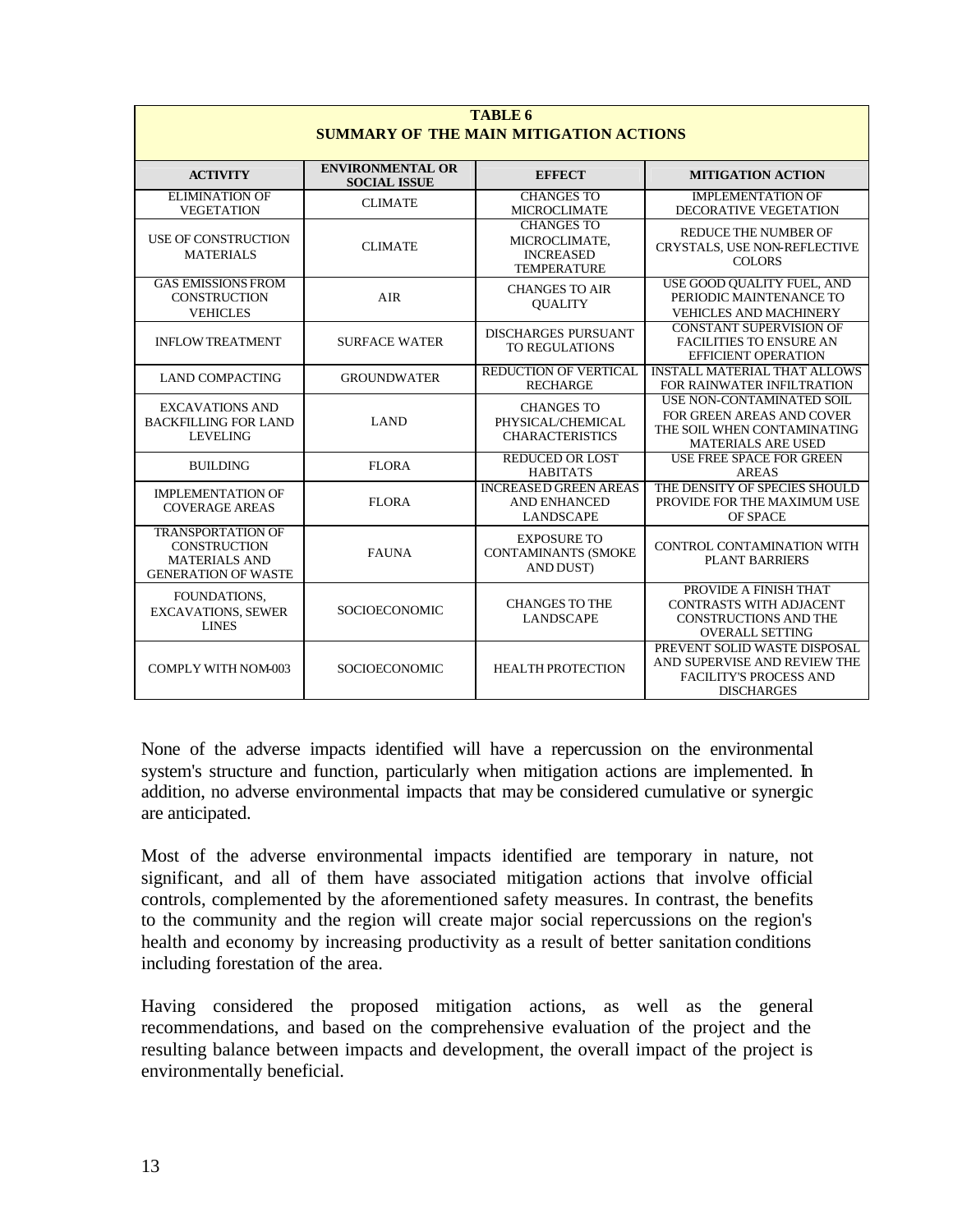From an ecological standpoint, the influences that the project's operation will help mitigate contamination in adjacent areas, primarily in the border region due to elimination of latrines.

Finally, it has been established that the balance of the project's effects is positive for the entire region, as it supports development as a viable activity and concurs with the Ciudad Juarez Urban Development Plan.

This sanitation project will benefit a large part of the population of the colonia by meeting a primary need. In addition, the project coincides with the city's land use and development plans, therefore reducing the possibility of any conflict that may potentially arise.

# **2.3 Compliance with Applicable Environmental and Cultural Resource Laws and Regulations.**

The wastewater treatment plant's final design was developed considering the need to generate an effluent that provides sufficient quality for wastewater reuse and eliminates health risks for residents who may have contact with treated water, pursuant to the applicable environmental regulations contained in Official Mexican Standard NOM-003- SEMARNAT-1997, which establishes the maximum permissible levels of contaminants for treated wastewater to be reused for public services.

Projects will be implemented pursuant to the guidelines contained in the construction regulations established by the City of Juarez, as well as to the plans set forth by the Municipal Planning Institute (IMIP). Additionally, the tasks to be developed are not expected to impact protected areas or ecological reserves. During the implementation of the project, the City, through the Directorate of Public Works, the local water utility (JMAS), and CONAGUA, will oversee the tasks for conformance with the aforementioned guidelines.

The National Institute of Anthropology and History, (INAH) through Letter No. DM-206/03, established no objection to the development of this project in the Anapra area, there are no archeological settlements in the area. Based on the latter, no impacts to natural resources are anticipated as a result of the project's development.

# **Important Certification Aspects:**

**Completion of the Environmental Clearance processes in the U.S. and Mexico. The US EPA NEPA process was concluded with the issuance of the FONSI on April 2005 as well as the ruling for the MIA on April 28, 2006.**

**Scheduling of Matters Still Pending:**

**None**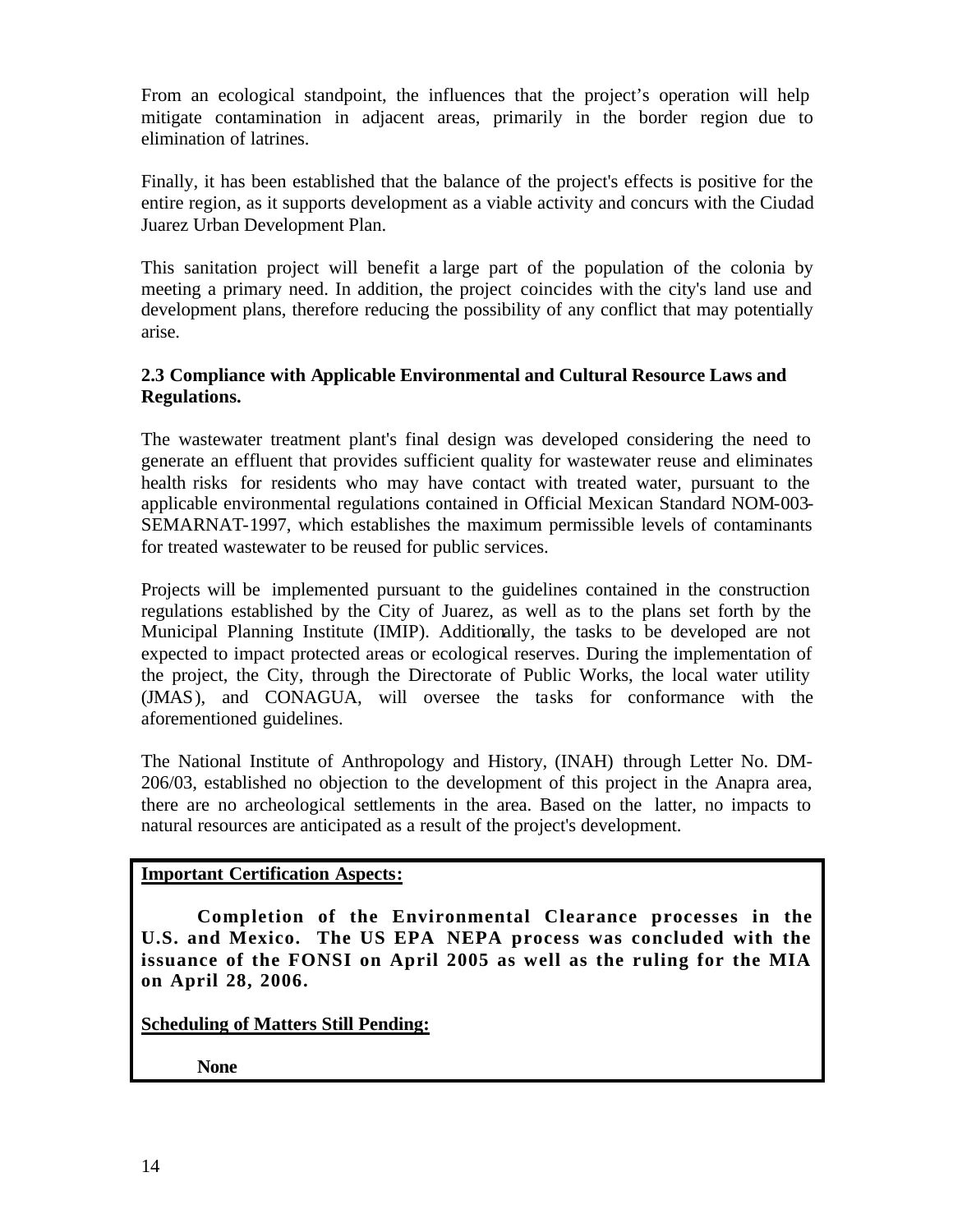# 3. Technical Feasibility

# **3.1 Appropriate Technology**

In March 2003, BECC in coordination with JMAS and JCAS completed a Comprehensive Wastewater Collection and Treatment Project for Colonia Anapra. In this study, several alternatives for the sewer conveyance system, the location and type of wastewater treatment and the reuse system were analyzed.

Based on the preferred alternatives from the mentioned study, a Final Design of the Wastewater Treatment Facility, Pump Stations, and Wastewater Reuse Systems was developed and completed in January 2006, a Value Engineering Analysis was done during September-October 2005 in order to optimize the use of energy and ensure proper design. As result of the Value Engineering, an evaluation to determine the reuse capacity was completed taking into account the municipality's parks department. Additionally, the required agreement with the city is soon to be completed..

Final design includes:

#### Collection System and Lift Station:

This includes a gravity conventional sewer system, a pretreatment system integrated by screening, degritting, desilting, flow measure device, odor control system and a lift station to pump wastewater to the WWTP and an emergency line from the lift station to the Colector Nadadores.

#### WWTP:

The Activated Sludge WWTP (1.42 MGD) includes two trains of aeration tanks, secondary settlers and sand filters.

#### Disinfection:

Disinfection system which includes a chlorination tank and a sodium hypochlorite feeding system.

#### Effluent Disposal (Reuse)

The system includes a gravity/pressure irrigation system and a line to divert any excess water to the Benito Juarez Dam.

# Sludge management

This system includes thickening tanks and drying beds. Solids will be disposed in the sanitary landfill.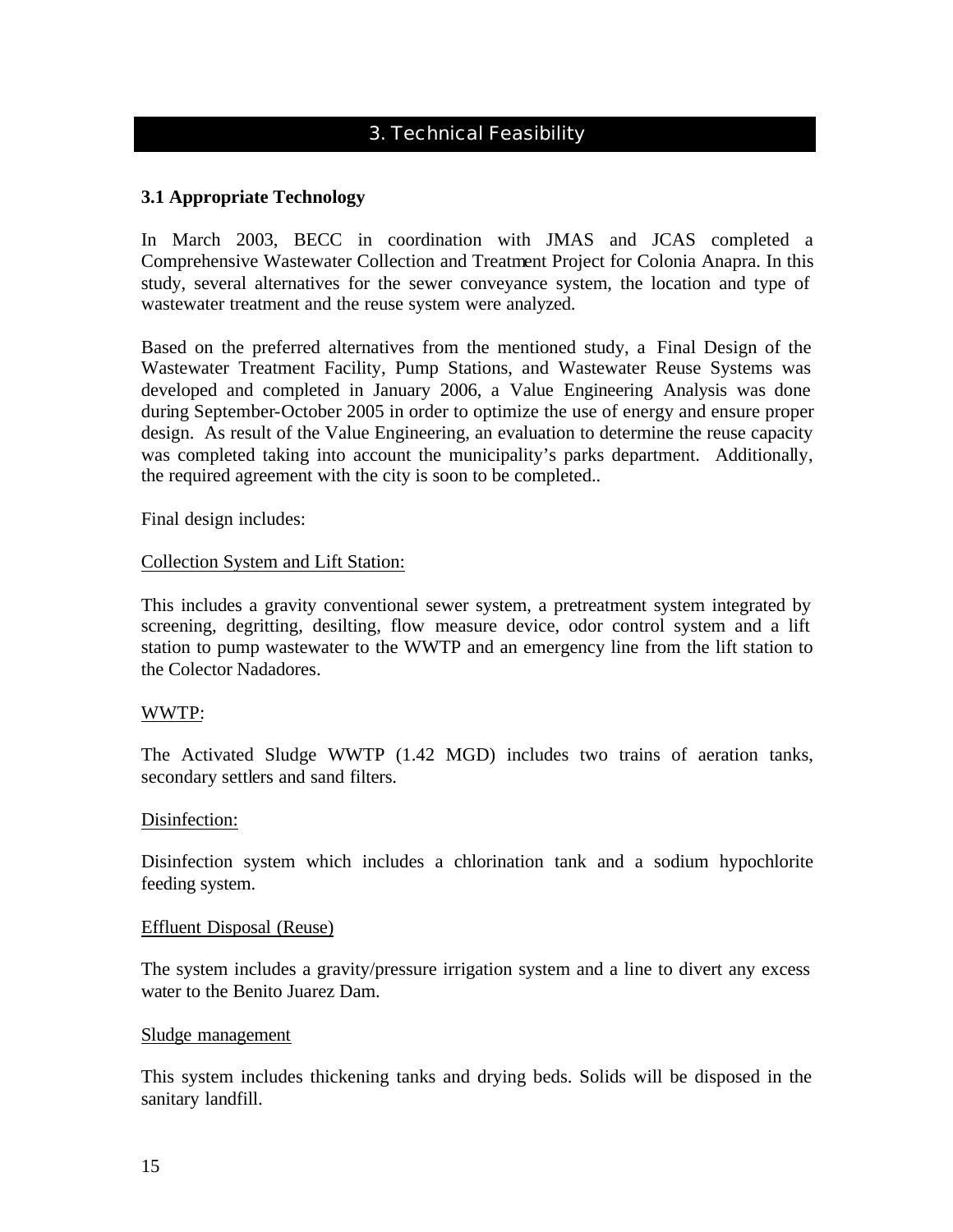Figure 5 shows a flowchart depicting the wastewater treatment plant and wastewater pumping station. Table 7 presents the corresponding legend.



Figure 5 WWPS and WWTP Flowchart

| Table 7                                |  |
|----------------------------------------|--|
| Legend for the WWPS and WWTP Flowchart |  |

| <b>TCH</b> | Primary Screening        | TA         | <b>Aeration Tank</b>           |
|------------|--------------------------|------------|--------------------------------|
| <b>SC</b>  | Secondary Screening      | <b>SS</b>  | <b>Secondary Settler</b>       |
| <b>DYD</b> | Degritting and Desilting | F          | Sand Filter                    |
| MF         | <b>Flow Meter</b>        | LS         | Drying Beds                    |
| CD         | Distribution Box         | <b>CCL</b> | Hypochlorite Dispenser         |
| <b>SOP</b> | <b>Blowers</b>           | <b>TCC</b> | <b>Chlorination Tank</b>       |
| CB         | <b>Lift Station</b>      | <b>TAT</b> | <b>Treated Wastewater Tank</b> |
| <b>TEL</b> | Sludge Thickening Tank   | DL         | Sludge Disposal                |

# **Treatment Alternatives**

As mentioned in section 1, General, of this document, there were three general alternatives considered. The basis for the selected alternative were the following to best determine the best treatment system, several alternatives were evaluated, considering the availability of sites, applicability of processes, ease of operation, costs, and impacts to the community. The treatment system and modules to be used were determined based on population growth and wastewater generation. The recommended system was a wastewater treatment system consisting of three modules with 0.71 MGD capacity each, operating under an activated sludge process with extended aeration (Two modules are projected to be constructed in a first phase and the third after 2011). The treatment system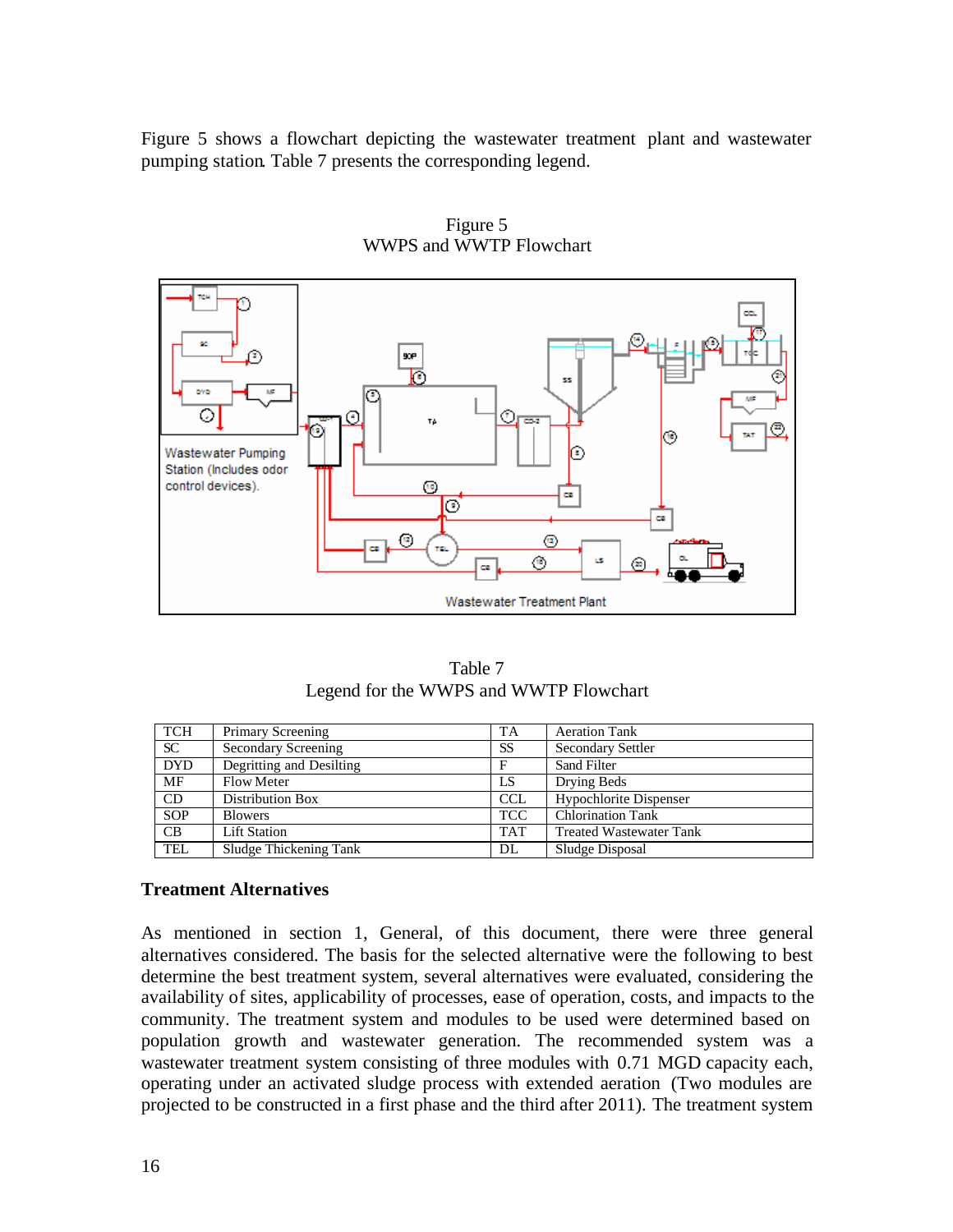is supplemented by the necessary flow metering units, pretreatment, effluent disinfection, and sludge conditioning and final disposal.

# **3.2 Technical Process**

The treatment process is sufficient to provide adequate quality for wastewater reuse, eliminating health risks for residents who may have contact with treated wastewater, pursuant to the applicable environmental regulations contained in Official Mexican Standard NOM-003-SEMARNAT-1997, which establishes the maximum permissible levels of contaminants for treated wastewater to be reused for public services.

A summary of raw and treated wastewater characteristics is presented in Table 8.

| <b>PARAMETER</b>                | <b>INFLOW</b> | <b>TREATED WW</b> |
|---------------------------------|---------------|-------------------|
| Biochemical Oxygen Demand, mg/l | 292           | 20                |
| Total Suspended Solids, mg/l    | 292           | 20                |
| Volatile Suspended Solids, mg/l | 219           |                   |
| Grease and Oil, mg/l            | 133           | 15                |
| Total Nitrogen, mg/l            | 53            |                   |
| Total Phosphorous, mg/l         | 11            |                   |
| Fecal Coliforms, NPM/100 ml     | 1x107         | 240               |
| Helmith eggs, per liter         | > 5           | 1                 |

Table 8 Main parameters of raw and treated wastewater at the WWTP

The technology to be used for the wastewater treatment process is a technology that has been widely employed as a solution for wastewater sanitation in small and medium-size communities.

During development of the final design, a Value Engineering process was included to validate the selected technology. In addition, the most appropriate alternatives and solutions were proposed for an optimal process and an efficient use of energy.

The treatment system will generate wastewater with sufficient quality to be used for irrigation with human contact, therefore, its use in parks and recreational areas will be safe and appropriate, without risks for area residents.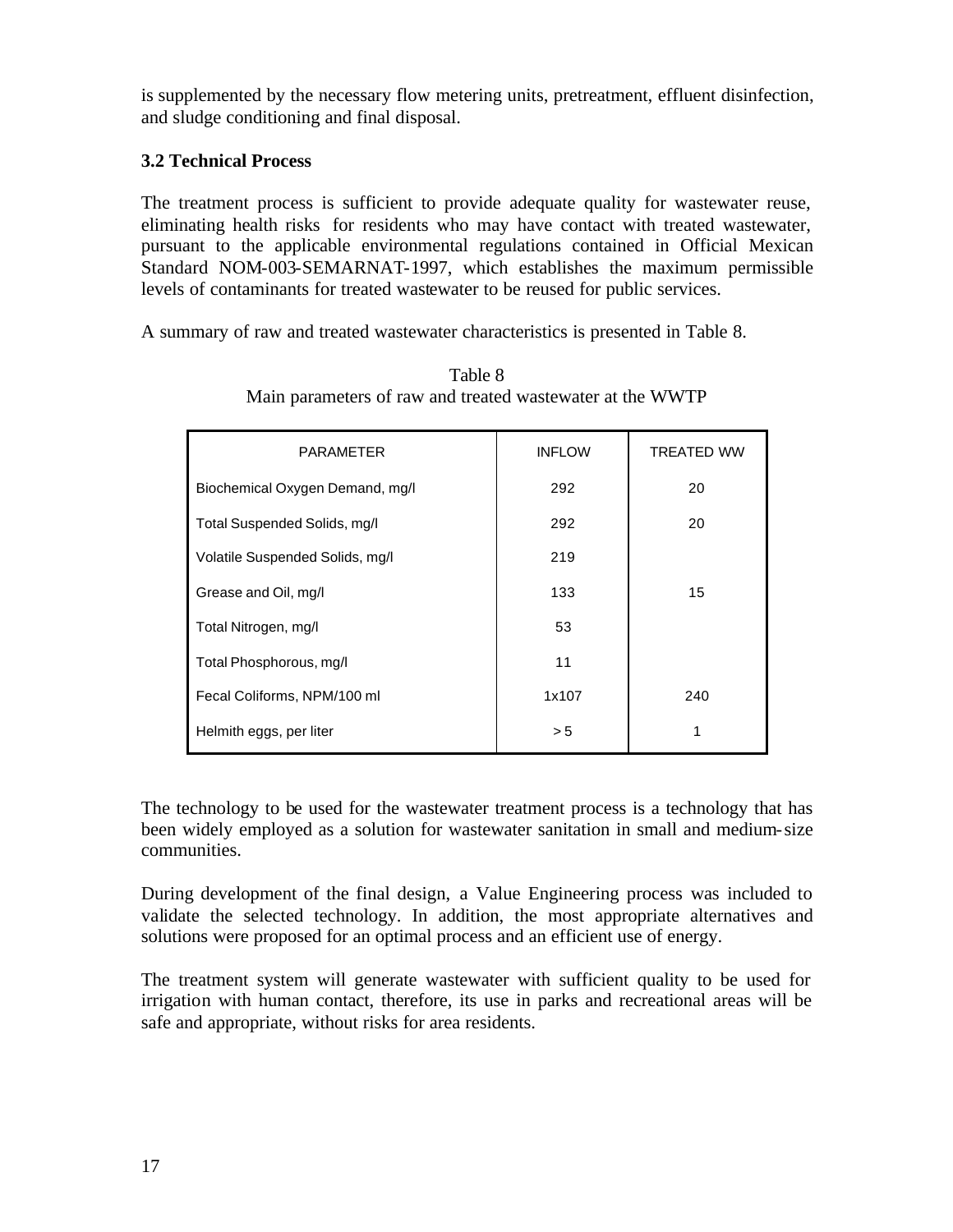# **Operation and Maintenance Plan**

In order to operate and control wastewater treatment and reuse processes, the corresponding operation and maintenance manuals were developed by the project for the Lift Station and WWTP.

Operation and maintenance manual includes:

- Operation, control and maintenance of the Anapra pretreatment and lift Station.
- Operation, control and maintenance of the Anapra WWTP.

Operation manual will help to

- Optimize the use of the facilities through the implementation of operation policies consistent with their characteristics.
- Facilitate the understanding of the basic process principles and operation and control techniques, in order to strengthen the operators' capacity.
- Support the integration of the information obtained to the wastewater treatment plant, in order to facilitate the assessment of operations and, if applicable, the implementation of necessary adjustments to maintain a high operational level.

The Maintenance Manual will help to:

- Maintain the equipment operating at its maximum efficiency all the time.
- Reduce as much as possible any interruptions to normal operations.
- Reduce the time associated to the above interruptions to the minimum possible.
- Control costs associated to the aforementioned practices.
- Maintain a high level of efficiency in tasks developed by the maintenance area, through the use of the most appropriate techniques and the continuous improvement of the facility's personnel, who must possess a high degree of ability, skills, and training.
- Develop and establish maintenance programs based on observation of the facility's equipment.
- Create and maintain an inventory of spare parts required for maintenance tasks.
- Establish long term maintenance policies and actions with all related areas.

The wastewater treatment system's operation and maintenance will be the responsibility of the JMAS.

# **3.3 Compliance with Applicable Design Standards and Regulations**

Final designs of the wastewater collection, treatment, and reuse systems were developed pursuant to technical specifications contained in the Wastewater Collection and Treatment Manual prepared by CONAGUAS's Technical Directorate and Official Mexican Standard NOM-001-CNA-1995 "Sanitary Sewerage System – Specifications for Hermeticity."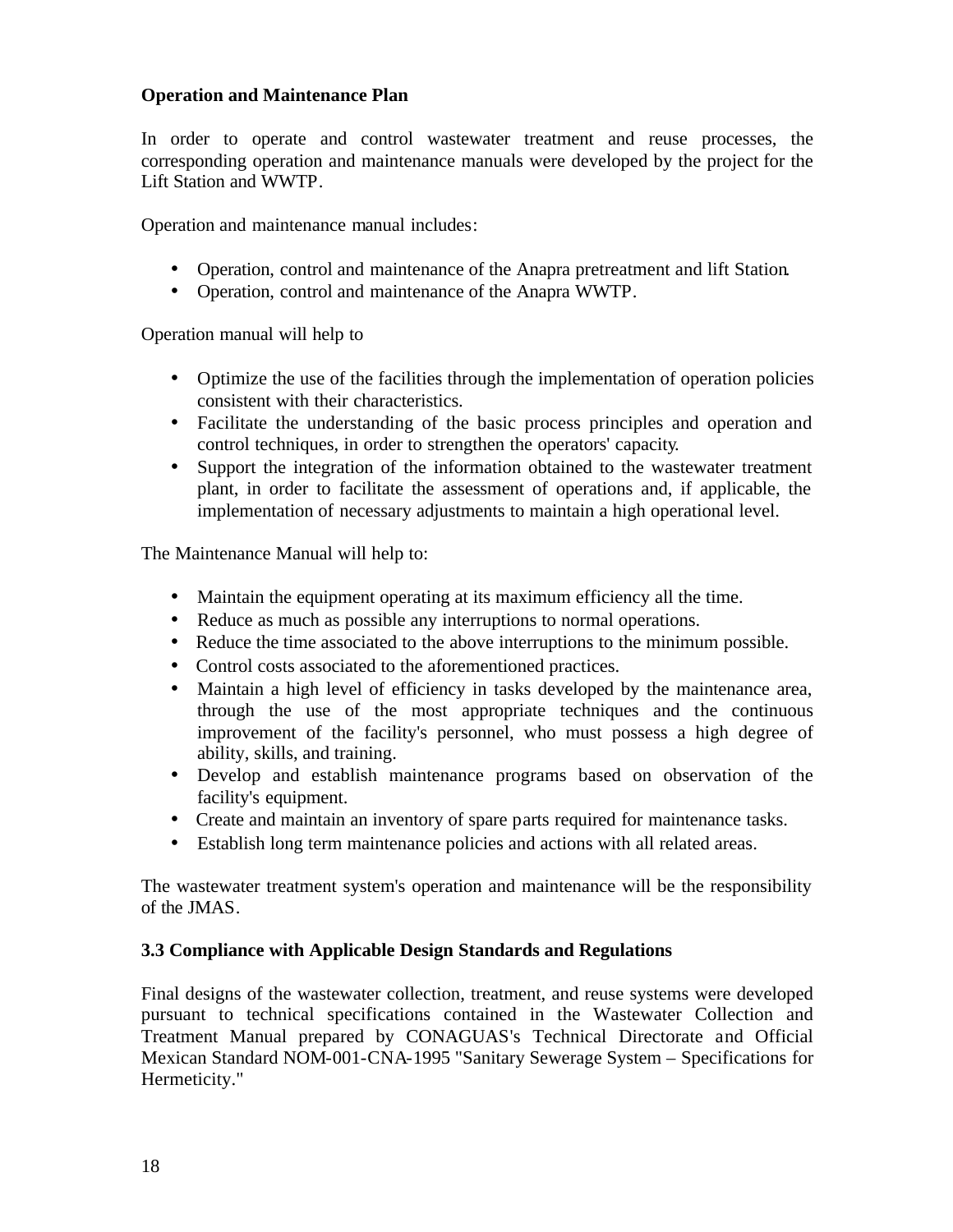# **Important Certification Aspects:**

**Final Design of the project has been completed including the development of a Value Engineering analysis and the O&M Manuals.** 

**Scheduling of Matters Still Pending:**

**None**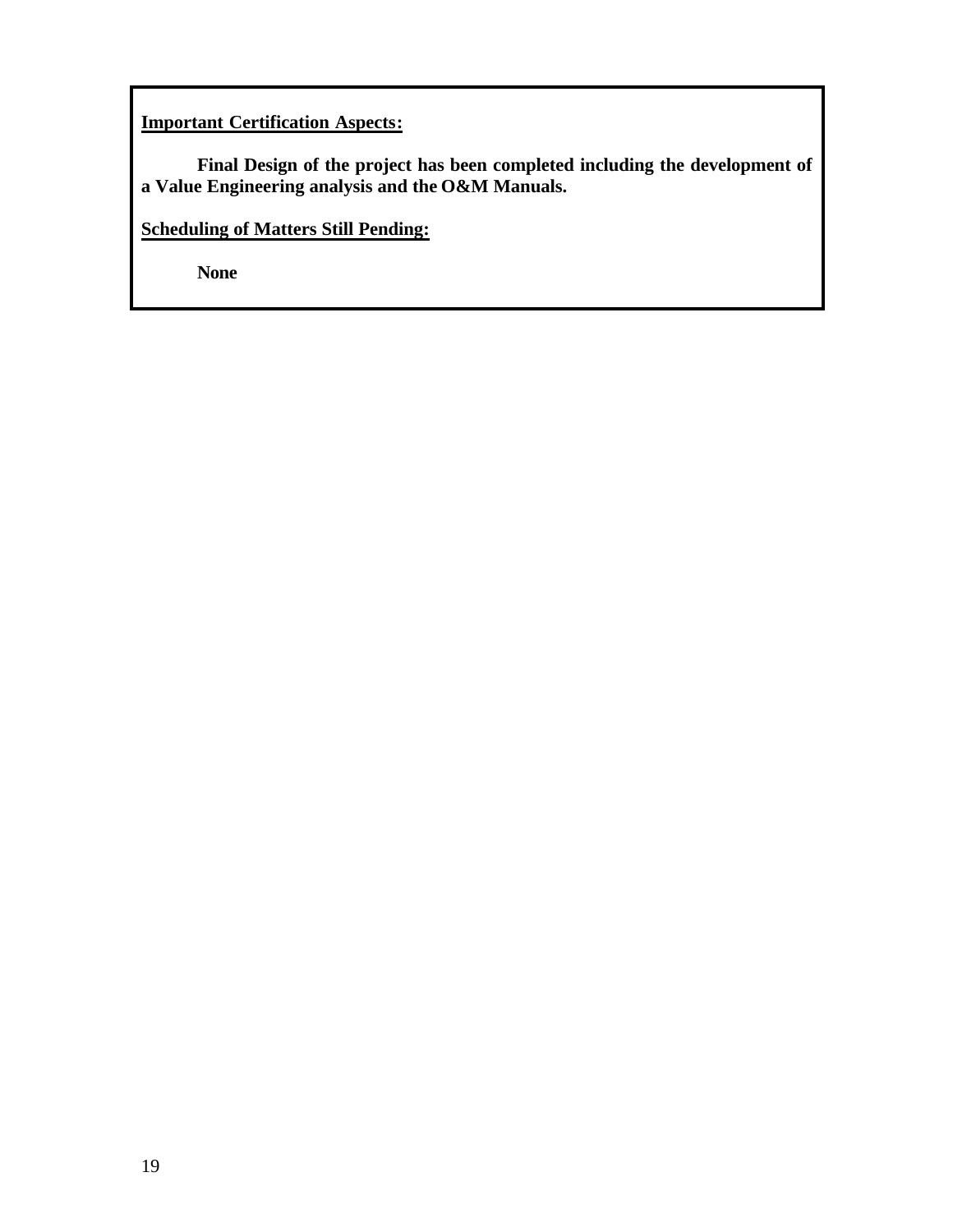# 4. Financial Feasibility and Project Management

# **4.1 Financial Feasibility**

The North American Development Bank (NADB), after reviewing the financial information submitted by the Project Applicant, determined that the financial capacity and structure proposed by the JMAS are adequate. The information submitted and the financial analysis includes:

- i) Historical and pro forma financial statements;
- ii) Project's financial structure;
- iii) Investment budget:
- iv) Historical and pro forma operating and maintenance budget; and
- v) Economic and demographic information on the project area

A detailed analysis of the project's financial information is contained in the loan proposal that will be submitted to the NADB Financial Committee for authorization. Following is a summary of the financial analysis.

The total cost of the project is estimated at MX \$69.33 million, including loan closing costs, design, supervision, construction, value-added- tax, and contingencies.

| Item                          | Amount<br>(Million Pesos) |
|-------------------------------|---------------------------|
| Construction                  | 64.45                     |
| Supervision and Contingencies | 4.18                      |
| Design                        |                           |
| <b>TOTAL</b>                  |                           |

JMAS, JCAS, CONAGUA, EPA, and NADB have proposed a financial structure that will allow for the implementation of the project. The table below summarizes the proposed structure:

| <b>Funding Source</b>     | Amount<br>(Million Pesos) | $\%$ |
|---------------------------|---------------------------|------|
| City / State              | 26.9                      | 39.2 |
| <b>Federal Government</b> | 19.5                      | 28.4 |
| EPA                       | 17.5                      | 25.4 |
| NADB Loan                 | 4.8                       | 7.0  |
| TOTAL                     | 68.6                      |      |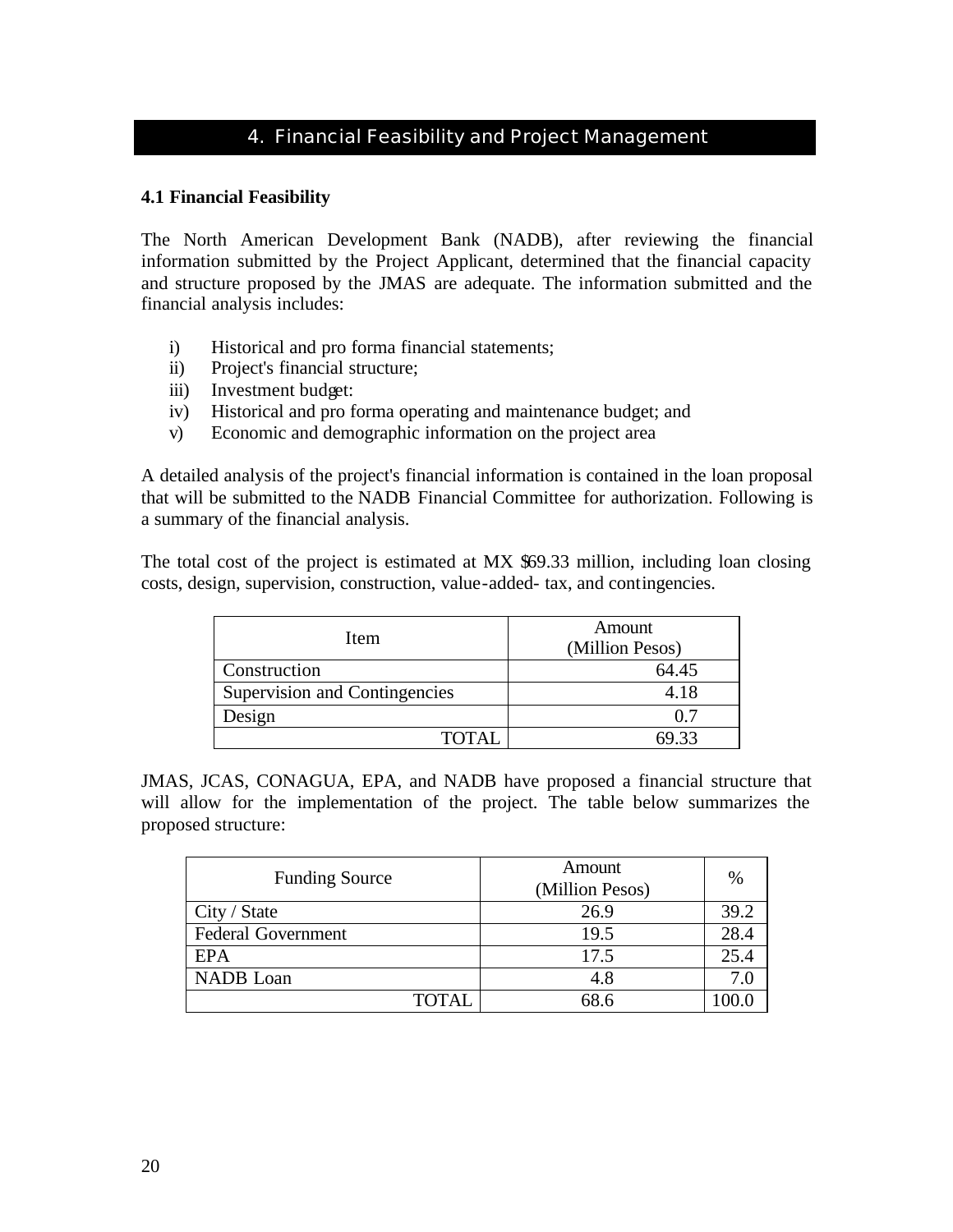JMAS exhibits a solid financial situation as reflected by the ir level of revenue and expenditure control. JCAS will earmark part of their revenues to service the debt.

JCAS has efficient finance management practices. Their sensible use of resources and financial discipline has translated into an operational surplus. The NADB loan will not affect the utility's financial situation, so JMAS will be able to continue addressing future infrastructure needs.

# **4.2 Rate/Fee Model**

The current rate structure applied for wastewater collection and wastewater treatment in the City of Juarez for those residents currently receiving service will be applied to Anapra's Residents. This rate has historically not been applied to the residents of Anapra since previously they were not receiving this service.

| Domestic use - cost per cubic meter |     |                     |           |            |                        |              |                         |
|-------------------------------------|-----|---------------------|-----------|------------|------------------------|--------------|-------------------------|
| Consumption                         |     | Water and<br>sewage | Water 80% | Sewage 20% | <b>WW</b><br>treatment | Water rights | Total cost per<br>$m^3$ |
| 0                                   | 23  | 2.52                | 2.02      | 0.50       | 1.33                   | 0.30         | 4.15                    |
| 24                                  | 30  | 3.53                | 2.82      | 0.71       | 1.81                   | 0.30         | 5.64                    |
| 31                                  | 40  | 4.59                | 3.67      | 0.92       | 1.81                   | 0.30         | 6.70                    |
| 41                                  | 50  | 5.72                | 4.58      | 1.14       | 1.81                   | 0.30         | 7.83                    |
| 51                                  | 75  | 7.29                | 5.83      | 1.46       | 1.90                   | 0.30         | 9.49                    |
| 76                                  | 100 | 9.11                | 7.29      | 1.82       | 1.90                   | 0.30         | 11.31                   |
| 101                                 | 125 | 12.00               | 9.60      | 2.40       | 2.28                   | 0.30         | 14.58                   |
| 126                                 | 150 | 13.36               | 10.69     | 2.67       | 2.28                   | 0.30         | 15.94                   |
| >151                                |     | 14.76               | 11.81     | 2.95       | 2.28                   | 0.30         | 17.34                   |

The following is the rate structure to be applied to Anapra:

# **4.3 Project Management**

The project will be managed by JMAS. The utility has adequate personnel to manage the proposed infrastructure and address any potential emergency related to the project's operation and maintenance.

Prior to certification, the project applicant will submit the corresponding organizational charts that reflect project management duties during the project's construction and operational phases.

# **Important Certification Aspects:**

**The financial structure of the project has been developed in coordination with C.N.A., JCAS, JMAS, and NADB.**

**Scheduling of Matters Still Pending: Provide the organizational structure.**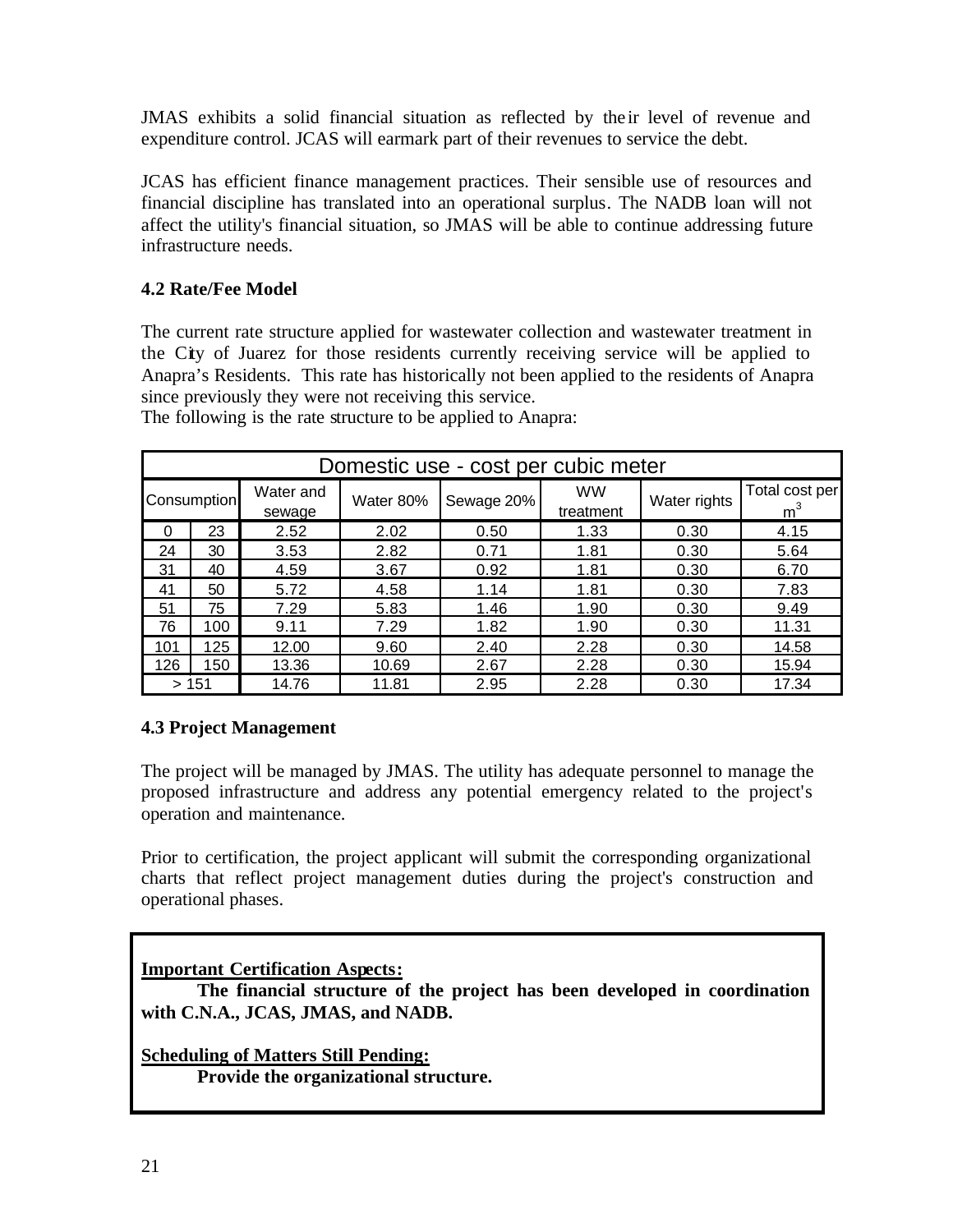# 5. Community Participation

# **5.1 Comprehensive Community Participation Program:**

The Comprehensive Community Participation Plan developed by the Steering Committee was approved by the BECC on June 24, 2005. The Steering Committee prepared an outreach program, including the benefits resulting from the project, as well as the associated costs and the economic impact for the community.

**a) Local Steering Committee:** The Steering Committee was formally installed on June 18, 2005. A Board of Directors was elected, comprised of the following individuals**:**

Chairman of the Steering Committee: Mr. Austreberto Loya-Villar, Secretary General of the "Unión de Colonos de Puerto ANAPRA A.C"

Vice-Chair of the Steering Committee: Mrs. Paulina Ochoa-Morales, Chairperson of the "Unión de Colonos de Puerto ANAPRA A.C"

#### Alternates:

- Mr. Martín Valadez-Domínguez, resident of Colonia ANAPRA
- Mr. Fidel López-Arango, resident of Colonia ANAPRA
- Mr. Gabriel Alcocer, resident of Colonia ANAPRA
- Mr. Martín Antonio Rojano-Nacianceno, resident of Colonia ANAPRA and person in charge of the Colonia ANAPRA Community Center.
- **b) Meetings with Local Organizations:** It is important to mention the three community meetings held at Colonia ANAPRA and the guided tour to the "Chamizal Park" Treatment Plant an average of over 70 enthusiastic attendees participated**.**

While the project sparked interest and concern in the neighboring U.S. community of Sunland Park, New Mexico, the project applicant –Junta Municipal de Agua y Saneamiento (JMAS)– and the BECC made all efforts to make available all the applicable project information to officials and residents of the aforementioned U.S. community. As part of these efforts, with assistance from JMAS, five technical information meetings were held with Sunland Park officials.

One of these informative meetings was held with the Sunland Park City Council. The Mexican delegation attending this meeting was headed by State Representative Alvaro Navarro. JMAS and BECC prepared a video with information about the project, which had great success in subtly showing the social, health, environmental, and technological aspects of the project. Related to the public meetings and notifications, BECC in order to keep the highest fluency communication with the Mayor of Sunland Park, NM, sent to him personal invitations to the public meetings.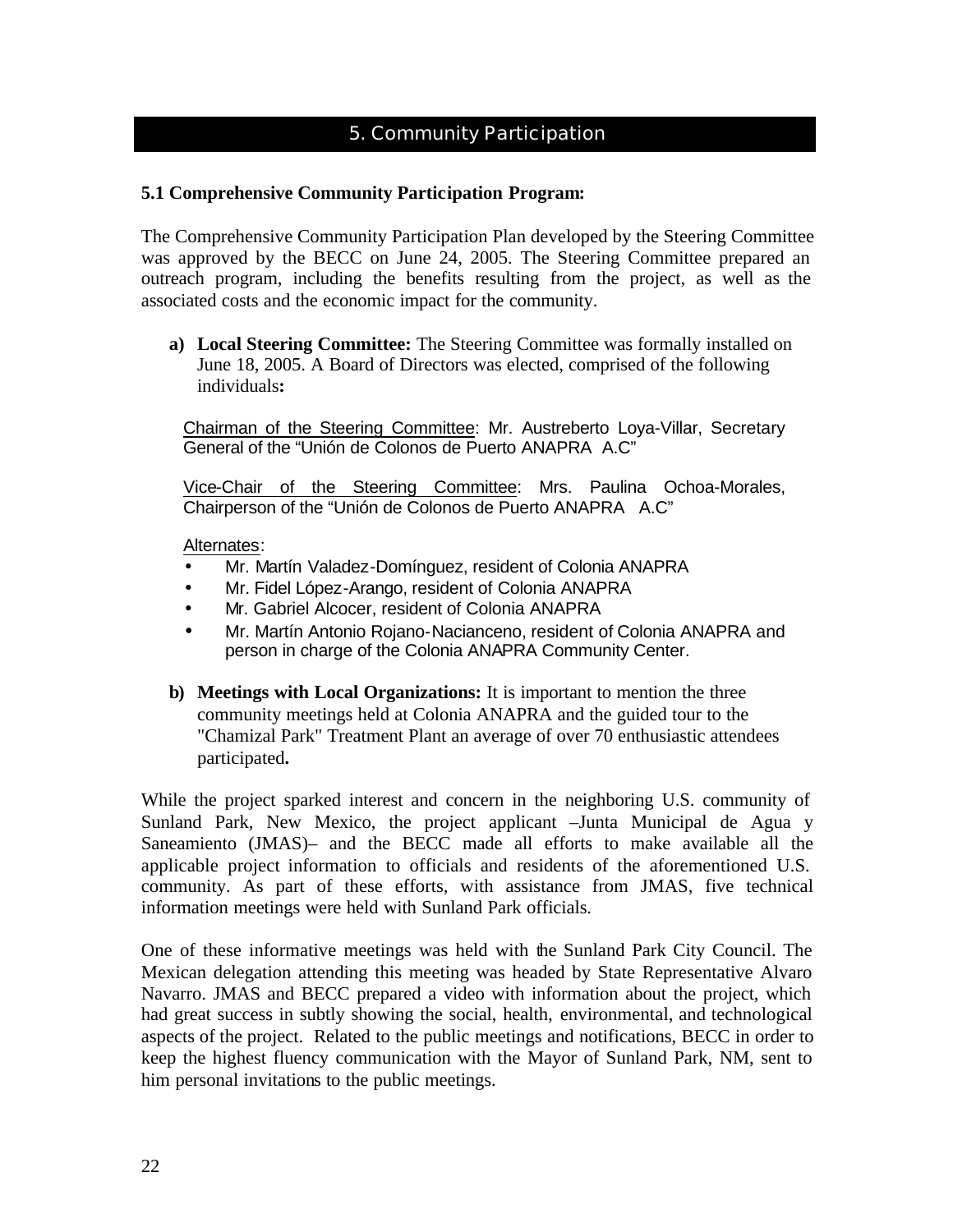In May 2005, BECC received a communication from El Paso City-County Health and Environmental District (EPCCHED) related to their concern about odors that could generate the ANAPRA treatment Plant, BECC with JMAS invited Dr. Jorge C. Magaña EPCCHED Director and other El Paso city officers to visit Cd. Juarez. At that time Dr. Magaña learned that the Treatment plant of El Chamizal, located just only 400 meters from the border, has been working with no (odor) problems; ANAPRA treatment plant will be similar. After the entire question were answered and the information provided, Dr. Magaña and companions expressed confidence in the benefits and results of the ANAPRA project.

- **c) Public Access to Project Information:** The Steering Committee, with assistance from JMAS, prepared over 10,000 flyers with information about the project, to be distributed at public meetings. In addition, the "Water Awareness" department at JMAS had available for review all the applicable project information**.**
- **d) Public Meetings:** Pursuant to BECC's certification criteria, at least two public meetings must be held and open to the public to explain the project and address questions about its development, providing a chance for the community to provide input about the project in question. One of the two public meetings must be announced in the region's major newspapers at least 30 days in advance. This last requirement was fully in compliance by publishing on Thursday, May 11, 2006 in the "Diario de Juarez" an "Open Invitation" to the second Public Meeting to be held on June 10, 2006**.**

**First Public Meeting:** It was held on Saturday, April 1<sup>st</sup>, 2006. As a result of having a Steering Committee comprised of a diverse representation, the first public meeting had excellent attendance. More than 280 attendees showed up at the Colonia's "Community Hall" located at the corner of REMORA and ESTURION streets. 194 exit surveys were administered, which showed that 98% of those surveyed explicitly support the project.

**Second Public Meeting:** In accordance with the schedule, the second public meeting was held on Saturday, June 10, 2006 at the same location where the First Public Meeting took place: More than 300 attendees showed up at this  $2<sup>nd</sup>$  public meeting. 262 exit surveys were administered, which showed that 100% of those surveyed explicitly support the project.

#### **5.2 Report Documenting Public Support.**

The Steering Committee and the applicant prepared the "Final Public Participation Report" to demonstrate that the proposed tasks were appropriately completed to BECC's requirements. This document includes all components needed to certify compliance with the requirements established by regulations to meet the BECC's Public Participation criterion.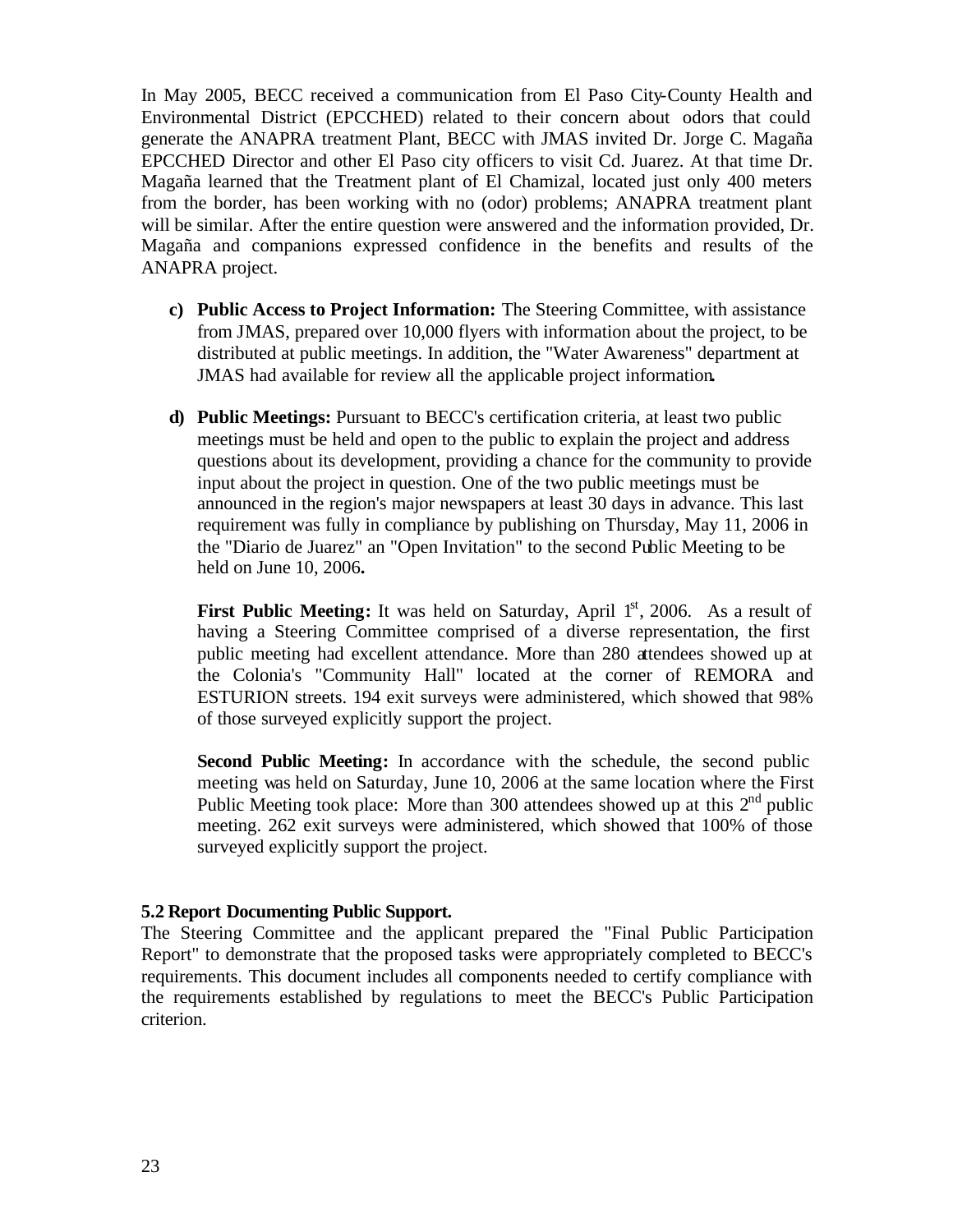**Important Certification Aspects:**

**There has been a tremendous support for the project from the community of Anapra.**

**Scheduling of Matters Still Pending: None.**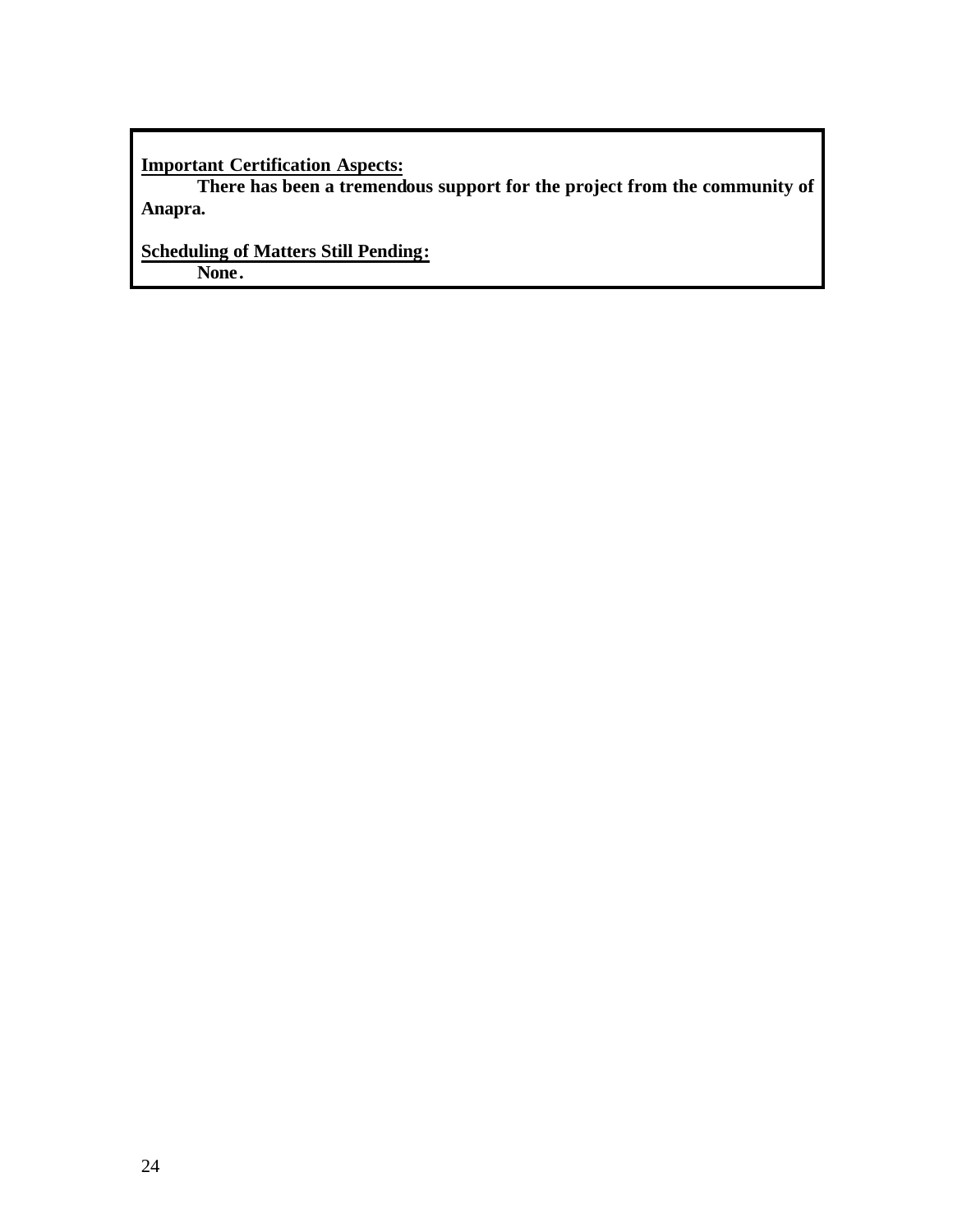# 6. Sustainable Development

# **6.1 Definition and Principles**

The Wastewater Collection, Treatment, and Reuse Project for Colonia Anapra, Ciudad Juarez, Chihuahua, Mexico, promotes: "conservation oriented to social and economic development that emphasizes the protection and sustainable use of resources, while addressing both current and future needs, and present and future impacts of human actions."

The project's objective is to implement a wastewater collection, treatment, and reuse system for Colonia Anapra. Overall the proposed project will achieve significant environmental, health, through the following:

- Reduce the risk of groundwater contamination caused by the lack of an adequate wastewater disposal system.
- Prevent potential discharges of raw wastewater to the streets and subsequently to the U.S.-Mexico border.
- Eliminate conditions that promote the proliferation of waterborne and arboviral diseases in the project area.
- Reuse treated wastewater for irrigation of local green areas, creating thus an enhanced environment that contributes to the healthy social development of the community.

# **6.2 Institutional and Human Capacity Building**

Given the nature of the project, technical training will be required for the operation personnel of the city's water utility, JMAS to operate and maintain the new infrastructure proposed with the implementation of the project. Extensive training on equipment and environmental issues will be provided before the WWTP initiates its operation. Operation and Maintenance Manuals have been developed. Basic training for the WWTP O&M will be provided by the constructor

# **6.3 Conformance to Local and Regional Conservation and Development Plans**

This project complements the actions set forth in the Ciudad Juarez Municipal Development Plan, which include the need to develop basic sanitary infrastructure works as well as the development of green areas for communities such as Colonia Anapra. The implementation of the project will help to eliminate risks associated to the inadequate management of wastewater, and will provide treated wastewater for irrigation of area parks and gardens, as well as for other municipal uses that do not require drinking quality water.

In the area of regional planning, the project incorporates actions and tasks included in the 2001-2006 National Water Plan (PNH), specifically addressing one of the plan's national objectives, which seeks to promote increased water, wastewater collection and treatment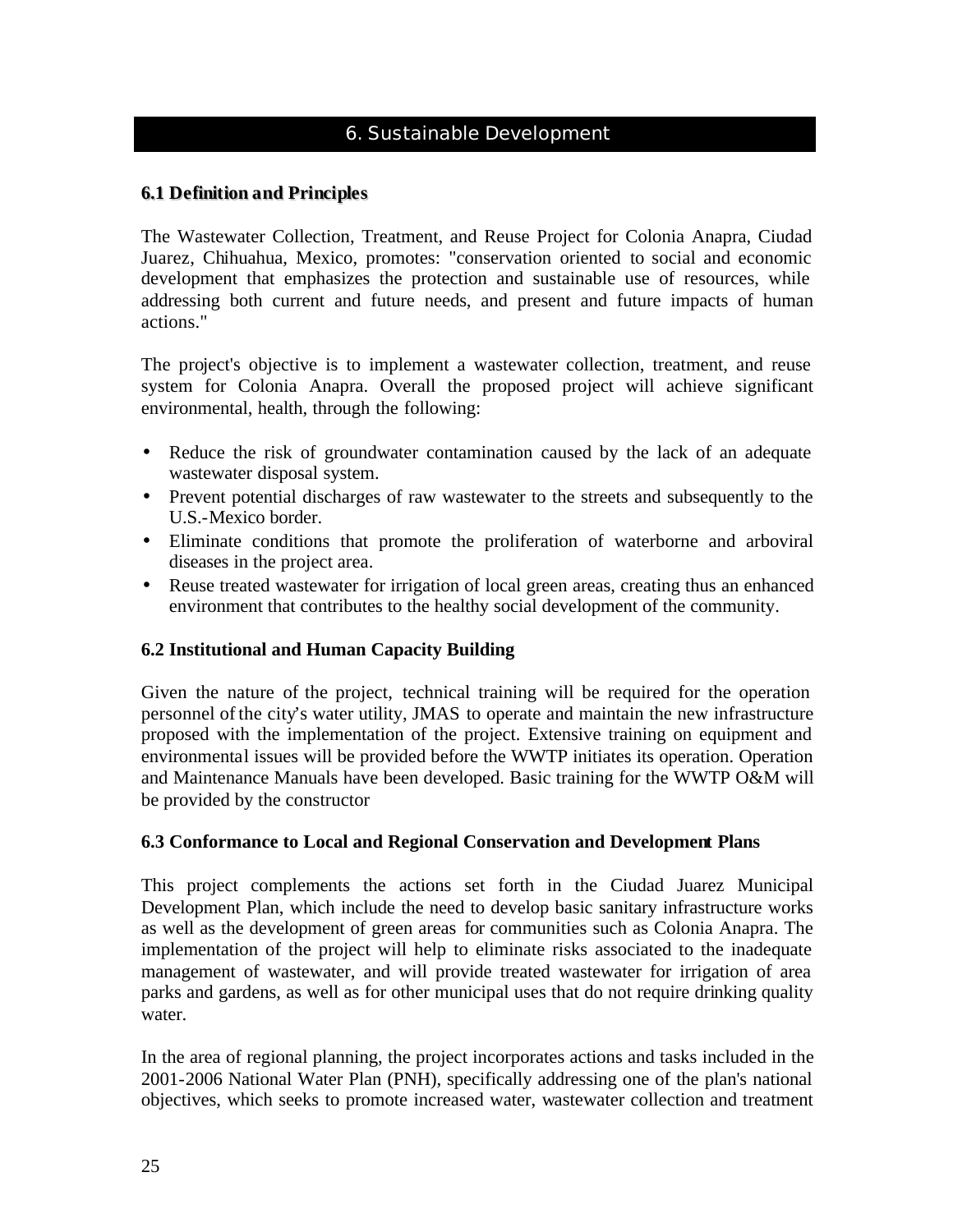coverage and quality. The project is aimed at reducing water contamination in a water basin that is considered by the PNH as a priority area due to its condition as a binational basin, its economic activity, and the large number of communities located along the banks of the Rio Grande that obtain their water supply from this body of water.

The project adheres to Objective #1 of the U.S.-Mexico Border 2012 Environmental Program, which promotes the reduction of water contamination. One of the program's guiding principles is reducing major risks to public health and conserving and restoring the natural environment.

The 2001-2006 National Environment and Natural Resource Program, which established that, due to its economic and demographic drive as well as its environmental characteristics, Mexico's Northern Border is one of the priority regions for the design and implementation of environmental programs and policies.

# **6.4 Natural Resource Conservation**

The implementation of the project will contribute to reduce the potential infiltration of raw wastewater and the resulting potential contamination of area aquifers. Using treated wastewater will help to reclaim drinking water that could have been used to irrigate green areas. Additionally, using treated wastewater for irrigation will contribute to recharge area aquifers.

# **6.5 Community Development**

The tasks proposed by this project will contribute to reduce the conditions that favor the proliferation of waterborne and arboviral diseases related to the inadequate disposal of wastewater.

The use of treated wastewater will promote the creation of parks and gardens that will improve the conditions of an area that for decades has lacked even the most basic environmental infrastructure.

# **Important Certification Aspects:**

**Project complies with the basic principles of Sustainable Development.**

**Scheduling of Matters Still Pending:**

**None.**